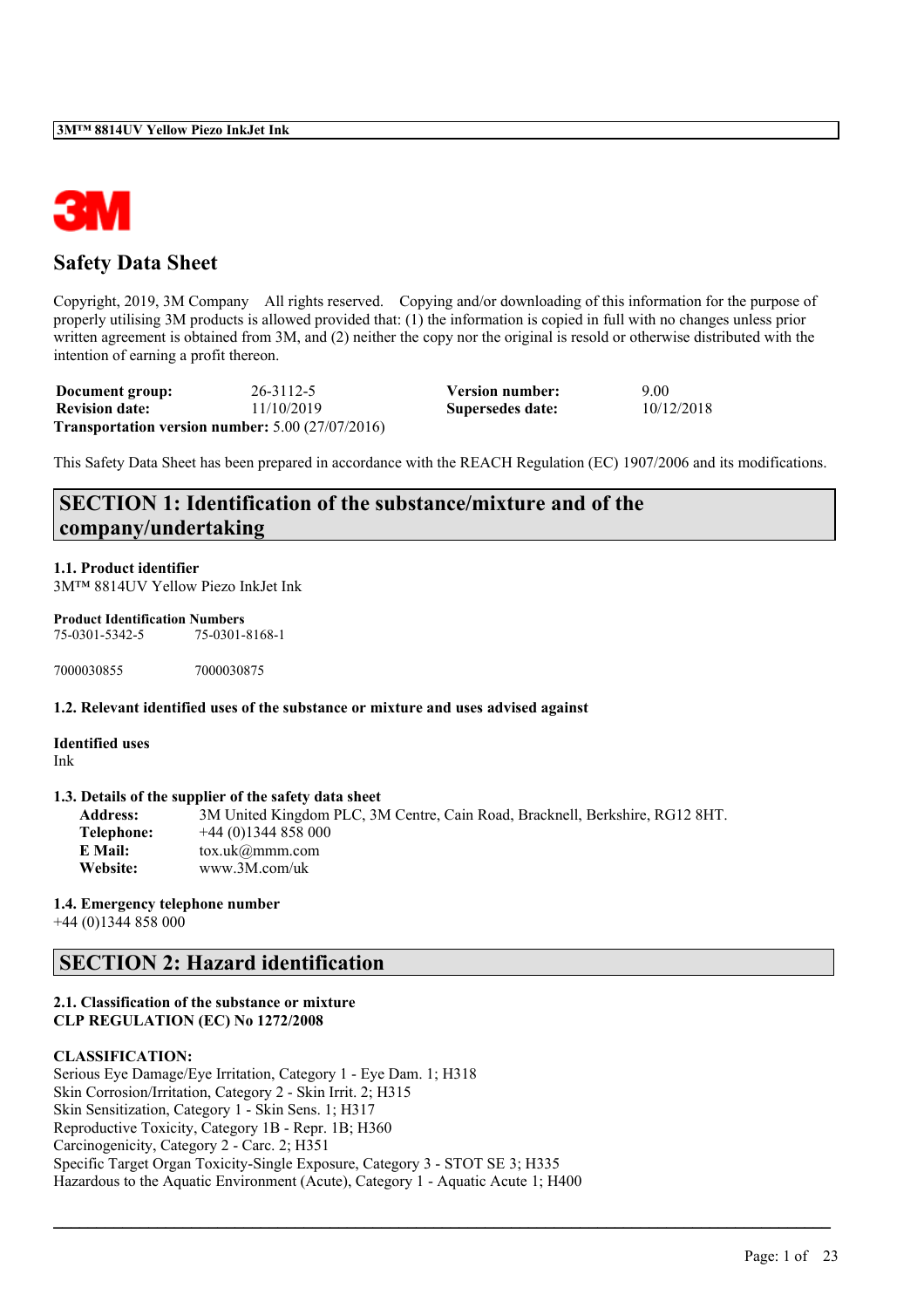Hazardous to the Aquatic Environment (Chronic), Category 1 - Aquatic Chronic 1; H410

For full text of H phrases, see Section 16.

## **2.2. Label elements CLP REGULATION (EC) No 1272/2008**

**SIGNAL WORD** DANGER.

#### **Symbols:**

GHS05 (Corrosion) | GHS07 (Exclamation mark) | GHS08 (Health Hazard) | GHS09 (Environment) |



## **Ingredients:**

| Ingredient                                                             | CAS Nbr    | EC No.          | $%$ by Wt      |
|------------------------------------------------------------------------|------------|-----------------|----------------|
| exo-1,7,7-trimethylbicyclo[2.2.1]hept-2-yl acrylate                    | 5888-33-5  | $227 - 561 - 6$ | - 30<br>$10 -$ |
| Isooctyl acrylate                                                      | 29590-42-9 | 249-707-8       | -30<br>$10 -$  |
| Tetrahydrofurfuryl acrylate                                            | 2399-48-6  | 219-268-7       | $10 - 20$      |
| 2-Propenoic acid, 1,6-hexanediyl ester, polymer with<br>2-aminoethanol | 67906-98-3 |                 | - 13<br>$7 -$  |
| Hexamethylene diacrylate                                               | 13048-33-4 | 235-921-9       | 10<br>$1 -$    |
| Diphenyl $(2,4,6$ -trimethylbenzoyl)phosphine oxide                    | 75980-60-8 | 278-355-8       | $1 - 5$        |
| Nickel, 5,5'-azobis-2,4,6(1H,3H,5H)-pyrimidinetrione<br>complexes      | 68511-62-6 | 270-944-8       | $1 - 3$        |

#### **HAZARD STATEMENTS:**

| H318   | Causes serious eye damage.                            |
|--------|-------------------------------------------------------|
| H315   | Causes skin irritation.                               |
| H317   | May cause an allergic skin reaction.                  |
| H360FD | May damage fertility. May damage the unborn child.    |
| H351   | Suspected of causing cancer.                          |
| H410   | Very toxic to aquatic life with long lasting effects. |

#### **PRECAUTIONARY STATEMENTS**

| <b>Prevention:</b>   |                                                                                                                                     |  |  |  |  |
|----------------------|-------------------------------------------------------------------------------------------------------------------------------------|--|--|--|--|
| <b>P260A</b>         | Do not breathe vapours.                                                                                                             |  |  |  |  |
| <b>P280B</b>         | Wear protective gloves and eye/face protection.                                                                                     |  |  |  |  |
| <b>Response:</b>     |                                                                                                                                     |  |  |  |  |
| $P305 + P351 + P338$ | IF IN EYES: Rinse cautiously with water for several minutes. Remove contact lenses, if<br>present and easy to do. Continue rinsing. |  |  |  |  |
| P310                 | Immediately call a POISON CENTRE or doctor/physician.                                                                               |  |  |  |  |
| $P333 + P313$        | If skin irritation or rash occurs: Get medical advice/attention.                                                                    |  |  |  |  |

 $\mathcal{L}_\mathcal{L} = \mathcal{L}_\mathcal{L} = \mathcal{L}_\mathcal{L} = \mathcal{L}_\mathcal{L} = \mathcal{L}_\mathcal{L} = \mathcal{L}_\mathcal{L} = \mathcal{L}_\mathcal{L} = \mathcal{L}_\mathcal{L} = \mathcal{L}_\mathcal{L} = \mathcal{L}_\mathcal{L} = \mathcal{L}_\mathcal{L} = \mathcal{L}_\mathcal{L} = \mathcal{L}_\mathcal{L} = \mathcal{L}_\mathcal{L} = \mathcal{L}_\mathcal{L} = \mathcal{L}_\mathcal{L} = \mathcal{L}_\mathcal{L}$ 

## **Disposal:**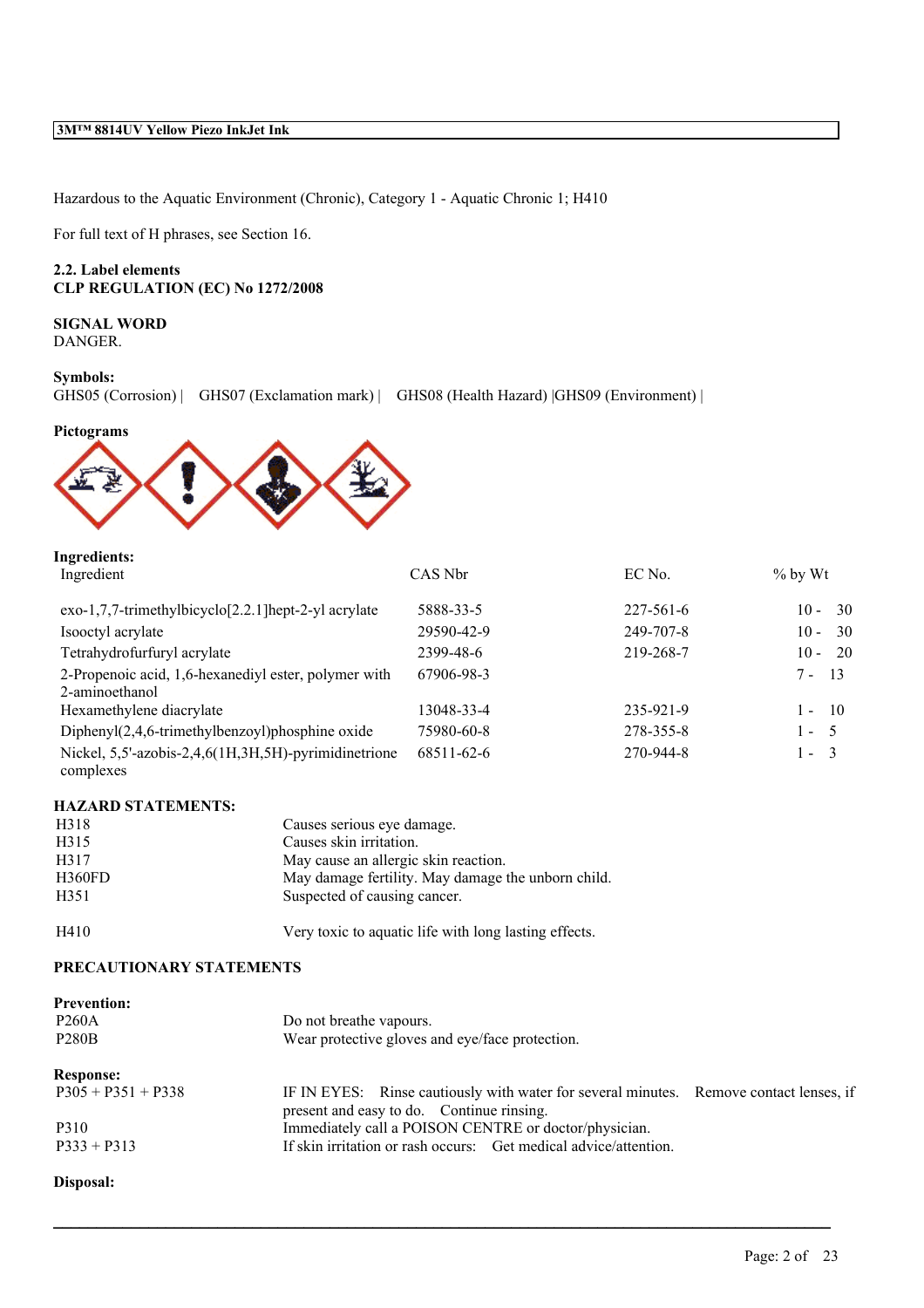P501 Dispose of contents/container in accordance with applicable local/regional/national/international regulations.

## **SUPPLEMENTAL INFORMATION:**

## **Supplemental Hazard Statements:**

EUH071 Corrosive to the respiratory tract.

# **Supplemental Precautionary Statements:**

Restricted to professional users.

22% of the mixture consists of components of unknown acute oral toxicity.

Contains 22% of components with unknown hazards to the aquatic environment.

## **Notes on labelling**

All or part of the classification is based on toxicity test data.

## **2.3. Other hazards**

None known.

# **SECTION 3: Composition/information on ingredients**

| Ingredient                                                                                                                                                              | <b>CAS Nbr</b> | EC No.           | <b>REACH</b>                | $%$ by Wt     | <b>Classification</b>                                                                                                                                      |
|-------------------------------------------------------------------------------------------------------------------------------------------------------------------------|----------------|------------------|-----------------------------|---------------|------------------------------------------------------------------------------------------------------------------------------------------------------------|
|                                                                                                                                                                         |                |                  | <b>Registration</b><br>No.  |               |                                                                                                                                                            |
| Isooctyl acrylate                                                                                                                                                       | 29590-42-9     | $249 - 707 - 8$  | $01 -$<br>2119486988-<br>09 | $10 -$        | 30 Skin Irrit. 2, H315; Eye Irrit.<br>2, H319; STOT SE 3, H335;<br>Aquatic Acute 1,<br>H400, M=1; Aquatic Chronic<br>$1, H410, M=1$<br>Skin Sens. 1B, H317 |
| $\frac{1}{7}$ ,7,7-trimethylbicyclo <sup>[2.2.1]</sup> hept-2- $\frac{5888-33-5}{7}$<br>yl acrylate                                                                     |                | 227-561-6        | $ 01-$<br>2119957862-<br>25 | $10 -$        | 30 Skin Irrit. 2, H315; Eye Irrit.<br>2, H319; STOT SE 3, H335<br>Aquatic Acute 1,<br>H400, M=1; Aquatic Chronic<br>$1, H410, M=1$<br>Skin Sens. 1, H317   |
| Tetrahydrofurfuryl acrylate                                                                                                                                             | 2399-48-6      | 219-268-7        | $01 -$<br>2120738396-<br>46 | $10 -$        | 20 Aquatic Chronic 2, H411<br>EUH071; Acute Tox. 4,<br>H302; Skin Corr. 1C, H314;<br>Skin Sens. 1B, H317; Repr.<br>1B, H360Df                              |
| 2-Propenoic acid, 1,6-hexanediyl ester,<br>polymer with 2-aminoethanol                                                                                                  | 67906-98-3     |                  |                             | $7 -$<br>13   | Skin Irrit. 2, H315; Eye Irrit.<br>2, H319; Skin Sens. 1, H317                                                                                             |
| 2-Propenoic acid, 2-hydroxyethyl ester,<br>polymer with 5-isocyanato-1-<br>$(isocyanatomethyl)-1,3,3-$<br>trimethylcyclohexane, 2-oxepanone and<br>2,2'-oxybis[ethanol] | 72162-39-1     |                  |                             | $7 - 13$      | Skin Irrit. 2, H315; Eye Irrit.<br>2, H <sub>3</sub> 19                                                                                                    |
| Hexamethylene diacrylate                                                                                                                                                | 13048-33-4     | $ 235 - 921 - 9$ | $01 -$<br>2119484737-<br>22 | - 10<br>$1 -$ | Skin Irrit. 2, H315; Eye Irrit.<br>2, H319; Skin Sens. 1, H317<br>- Nota D                                                                                 |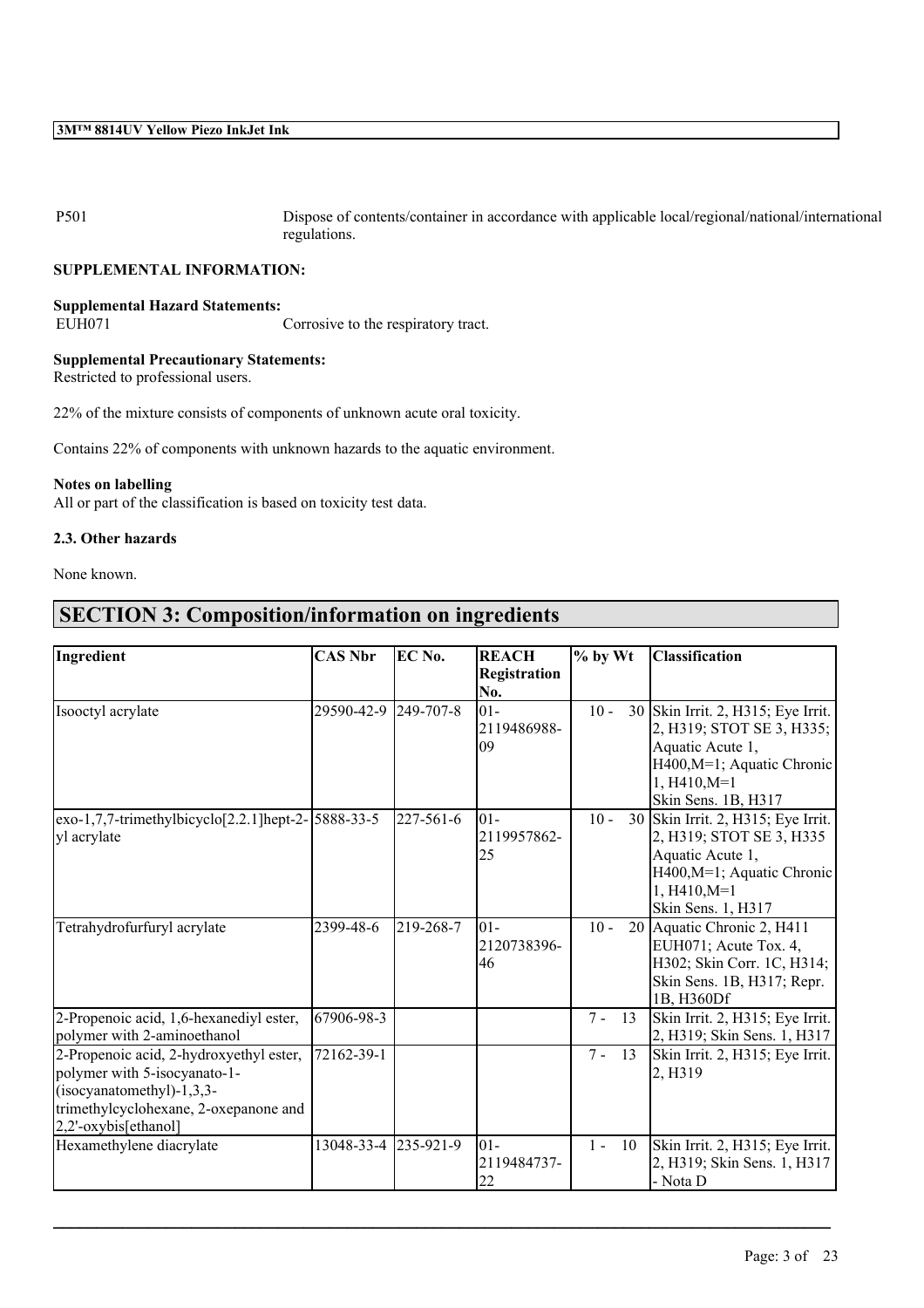|                                      |                |           |             |                         | Aquatic Chronic 3, H412       |
|--------------------------------------|----------------|-----------|-------------|-------------------------|-------------------------------|
| Benzophenone                         | $119-61-9$     | 204-337-6 |             | $1 - 5$                 | Aquatic Chronic 3, H412       |
|                                      |                |           |             |                         | Acute Tox. 4, H302; STOT      |
|                                      |                |           |             |                         | RE 2, H373                    |
| Melamine                             | $108 - 78 - 1$ | 203-615-4 |             | $1 - 5$                 | <b>STOT RE 2, H373</b>        |
| Diphenyl $(2,4,6$ -                  | 75980-60-8     | 278-355-8 | $01 -$      | 5<br>$1 -$              | Aquatic Chronic 2, H411       |
| trimethylbenzoyl)phosphine oxide     |                |           | 2119972295- |                         | Skin Sens. 1B, H317; Repr.    |
|                                      |                |           | 29          |                         | 1B, H360F                     |
| Nickel, 5,5'-azobis-2,4,6(1H,3H,5H)- | 68511-62-6     | 270-944-8 |             | $\overline{3}$<br>$1 -$ | Skin Sens. 1, H317; Carc. 2,  |
| pyrimidinetrione complexes           |                |           |             |                         | H351; Aquatic Acute 1,        |
|                                      |                |           |             |                         | $H400, M=10$ ; Aquatic        |
|                                      |                |           |             |                         | Chronic 1, H410, M=10         |
| Polyalkylene amine                   | Trade          |           |             | $\leq$ 2                | Substance not classified as   |
|                                      | Secret         |           |             |                         | hazardous                     |
| Non-Hazardous Ingredients            | Mixture        |           |             | $<$ 2                   | Substance not classified as   |
|                                      |                |           |             |                         | hazardous                     |
| Tetrahydrofurfuryl alcohol           | 97-99-4        | 202-625-6 |             | ${}_{0.2}$              | Eye Irrit. 2, H319; Repr. 1B, |
|                                      |                |           |             |                         | <b>H360Df</b>                 |
| Camphene                             | 79-92-5        | 201-234-8 |             | $\sqrt{0.2}$            | Eye Irrit. 2, H319; Aquatic   |
|                                      |                |           |             |                         | Acute 1, H400, M=1;           |
|                                      |                |           |             |                         | Aquatic Chronic 1,            |
|                                      |                |           |             |                         | $H410, M=1$                   |
| Acrylic acid                         | 79-10-7        | 201-177-9 |             | ${}_{0.2}$              | Flam. Liq. 3, H226; Acute     |
|                                      |                |           |             |                         | Tox. 4, H332; Acute Tox. 4,   |
|                                      |                |           |             |                         | H312; Acute Tox. 4, H302;     |
|                                      |                |           |             |                         | Skin Corr. 1A, H314; STOT     |
|                                      |                |           |             |                         | SE 3, H335; Aquatic Acute     |
|                                      |                |           |             |                         | 1, H400, M=1 - Nota D         |
|                                      |                |           |             |                         | Aquatic Chronic 2, H411       |
| Toluene                              | 108-88-3       | 203-625-9 |             | ${}_{0.2}$              | Flam. Liq. 2, H225; Asp.      |
|                                      |                |           |             |                         | Tox. 1, H304; Skin Irrit. 2,  |
|                                      |                |           |             |                         | H315; Repr. 2, H361d;         |
|                                      |                |           |             |                         | STOT SE 3, H336; STOT         |
|                                      |                |           |             |                         | RE 2, H373                    |
|                                      |                |           |             |                         | Aquatic Chronic 3, H412       |
|                                      |                |           |             |                         | Eye Irrit. 2, H319            |

Please see section 16 for the full text of any H statements referred to in this section

For information on ingredient occupational exposure limits or PBT or vPvB status, see sections 8 and 12 of this SDS

# **SECTION 4: First aid measures**

## **4.1. Description of first aid measures**

## **Inhalation**

Remove person to fresh air. If you feel unwell, get medical attention.

## **Skin contact**

Immediately wash with soap and water. Remove contaminated clothing and wash before reuse. If signs/symptoms develop, get medical attention.

## **Eye contact**

Immediately flush with large amounts of water for at least 15 minutes. Remove contact lenses if easy to do. Continue rinsing. Immediately get medical attention.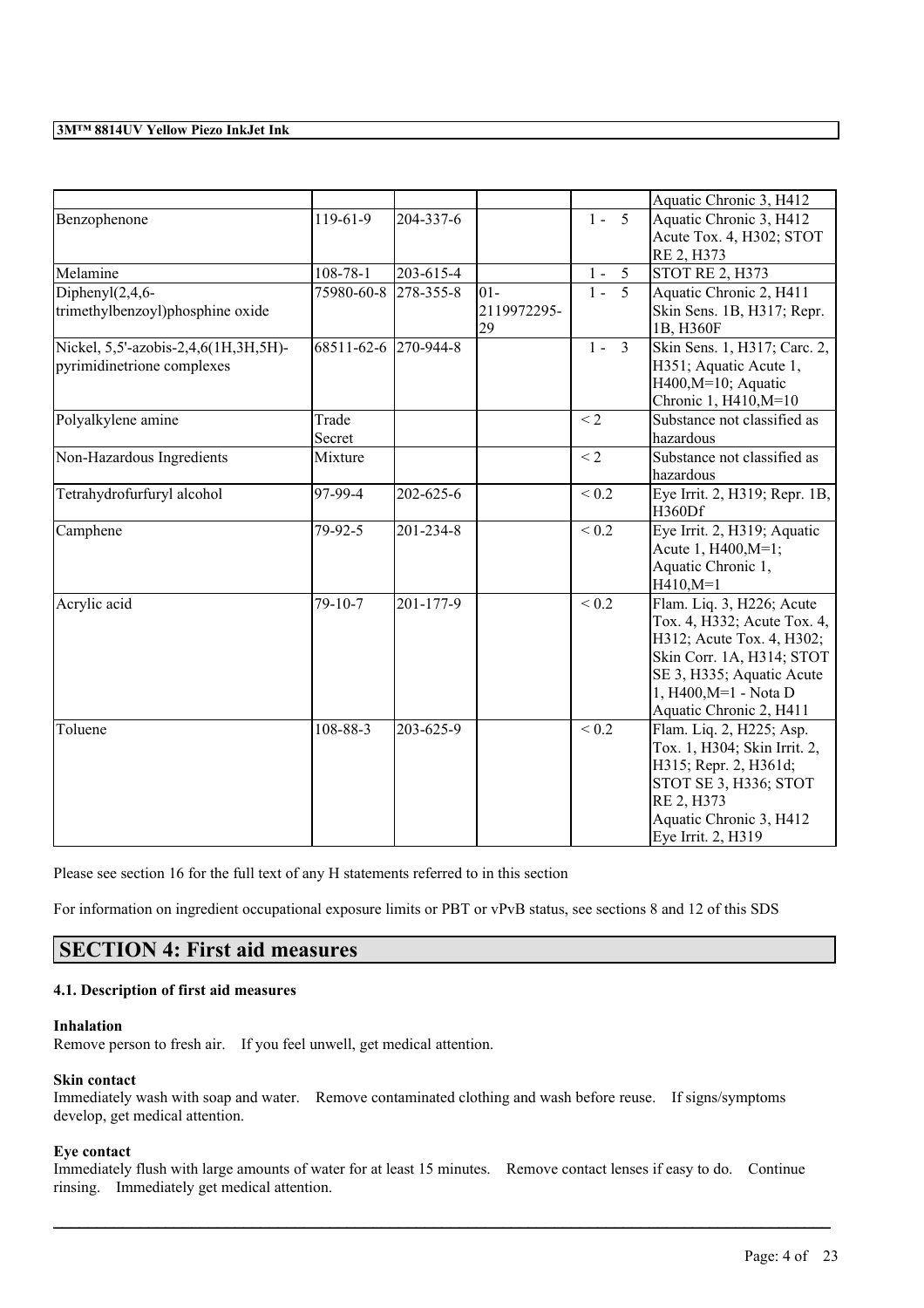## **If swallowed**

Rinse mouth. Do not induce vomiting. Get immediate medical attention.

#### **4.2. Most important symptoms and effects, both acute and delayed**

See Section 11.1 Information on toxicological effects

# **4.3. Indication of any immediate medical attention and special treatment required**

Not applicable.

# **SECTION 5: Fire-fighting measures**

## **5.1. Extinguishing media**

In case of fire: Use a fire fighting agent suitable for ordinary combustible material such as water or foam to extinguish.

## **5.2. Special hazards arising from the substance or mixture**

Closed containers exposed to heat from fire may build pressure and explode.

## **Hazardous Decomposition or By-Products**

| <b>Substance</b>           | Condition          |
|----------------------------|--------------------|
| Carbon monoxide.           | During combustion. |
| Carbon dioxide.            | During combustion. |
| Irritant vapours or gases. | During combustion. |

## **5.3. Advice for fire-fighters**

Water may not effectively extinguish fire; however, it should be used to keep fire-exposed containers and surfaces cool and prevent explosive rupture. Wear full protective clothing, including helmet, self-contained, positive pressure or pressure demand breathing apparatus, bunker coat and pants, bands around arms, waist and legs, face mask, and protective covering for exposed areas of the head.

## **SECTION 6: Accidental release measures**

## **6.1. Personal precautions, protective equipment and emergency procedures**

Evacuate area. Ventilate the area with fresh air. For large spill, or spills in confined spaces, provide mechanical ventilation to disperse or exhaust vapours, in accordance with good industrial hygiene practice. Refer to other sections of this SDS for information regarding physical and health hazards, respiratory protection, ventilation, and personal protective equipment.

## **6.2. Environmental precautions**

Avoid release to the environment. For larger spills, cover drains and build dykes to prevent entry into sewer systems or bodies of water.

#### **6.3. Methods and material for containment and cleaning up**

Contain spill. Working from around the edges of the spill inward, cover with bentonite, vermiculite, or commercially available inorganic absorbent material. Mix in sufficient absorbent until it appears dry. Remember, adding an absorbent material does not remove a physical, health, or environmental hazard. Collect as much of the spilled material as possible. Place in a closed container approved for transportation by appropriate authorities. Clean up residue with an appropriate solvent selected by a qualified and authorised person. Ventilate the area with fresh air. Read and follow safety precautions on the solvent label and Safety Data Sheet. Seal the container. Dispose of collected material as soon as possible.

 $\mathcal{L}_\mathcal{L} = \mathcal{L}_\mathcal{L} = \mathcal{L}_\mathcal{L} = \mathcal{L}_\mathcal{L} = \mathcal{L}_\mathcal{L} = \mathcal{L}_\mathcal{L} = \mathcal{L}_\mathcal{L} = \mathcal{L}_\mathcal{L} = \mathcal{L}_\mathcal{L} = \mathcal{L}_\mathcal{L} = \mathcal{L}_\mathcal{L} = \mathcal{L}_\mathcal{L} = \mathcal{L}_\mathcal{L} = \mathcal{L}_\mathcal{L} = \mathcal{L}_\mathcal{L} = \mathcal{L}_\mathcal{L} = \mathcal{L}_\mathcal{L}$ 

#### **6.4. Reference to other sections**

Refer to Section 8 and Section 13 for more information

# **SECTION 7: Handling and storage**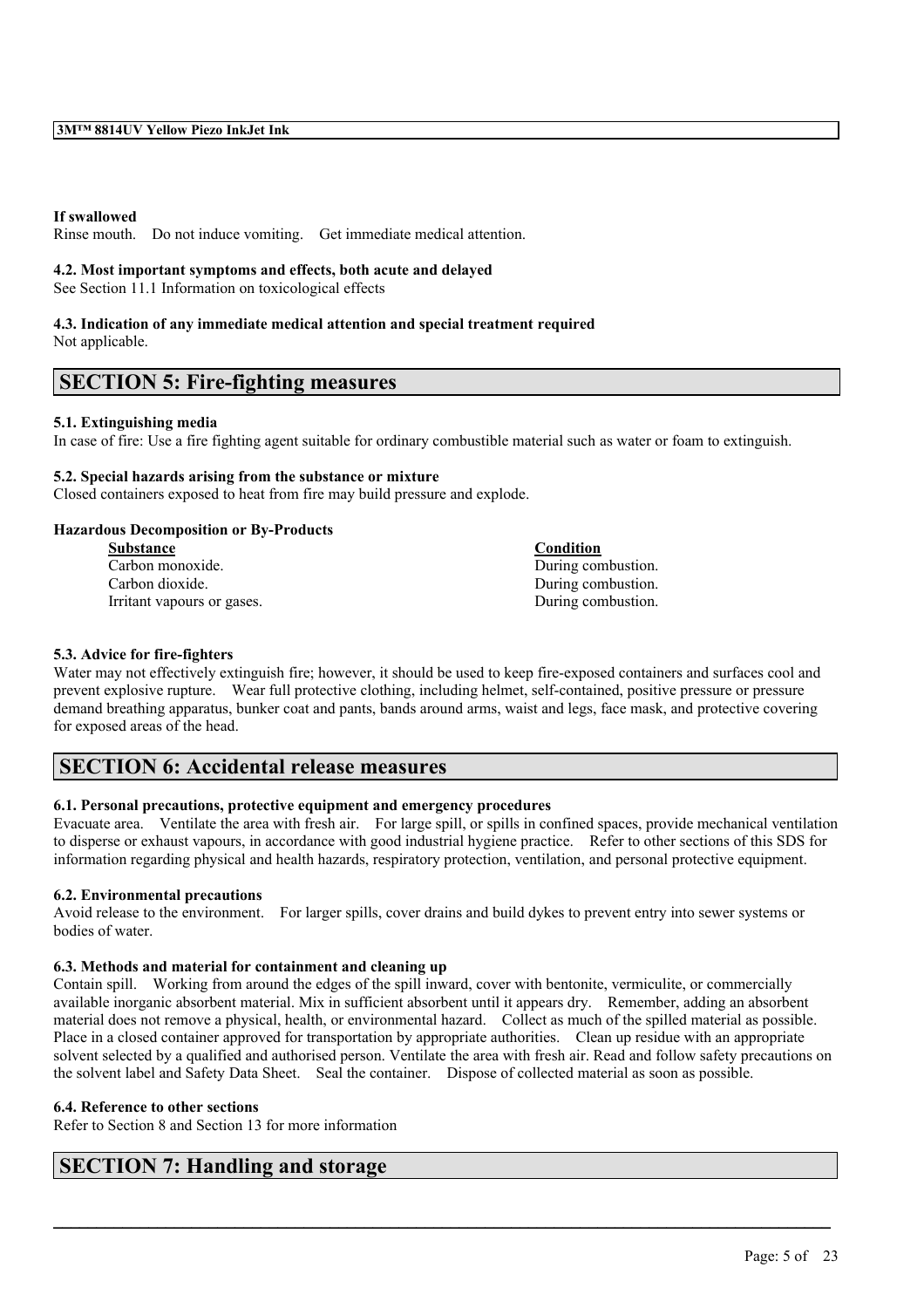## **7.1. Precautions for safe handling**

For industrial/occupational use only. Not for consumer sale or use. Do not handle until all safety precautions have been read and understood. Do not breathe dust/fume/gas/mist/vapours/spray. Do not get in eyes, on skin, or on clothing. Do not eat, drink or smoke when using this product. Wash thoroughly after handling. Contaminated work clothing should not be allowed out of the workplace. Avoid release to the environment. Wash contaminated clothing before reuse. Avoid contact with oxidising agents (eg. chlorine, chromic acid etc.) Use personal protective equipment (eg. gloves, respirators…) as required.

## **7.2. Conditions for safe storage including any incompatibilities**

Store away from oxidising agents.

## **7.3. Specific end use(s)**

See information in Section 7.1 and 7.2 for handling and storage recommendations. See Section 8 for exposure controls and personal protection recommendations.

## **SECTION 8: Exposure controls/personal protection**

## **8.1 Control parameters**

## **Occupational exposure limits**

If a component is disclosed in section 3 but does not appear in the table below, an occupational exposure limit is not available for the component.

| Ingredient                                                                       | <b>CAS Nbr</b>    | Agency                     | Limit type                                                                   | <b>Additional comments</b> |
|----------------------------------------------------------------------------------|-------------------|----------------------------|------------------------------------------------------------------------------|----------------------------|
| Toluene                                                                          | $108 - 88 - 3$    | UK HSC                     | TWA: 191 mg/m <sup>3</sup> (50 ppm);<br>STEL: $384 \text{ mg/m}^3$ (100 ppm) | <b>SKIN</b>                |
| Tetrahydrofurfuryl acrylate                                                      | 2399-48-6         | Manufacturer<br>determined | $TWA:0.1$ ppm $(0.64)$<br>$mg/m3$ ; STEL: 0.3 ppm $(1.91)$<br>mg/m3          | Dermal Sensitizer          |
| Nickel, water-soluble inorganic<br>compounds, except nickel<br>carbonyl          | 68511-62-6 UK HSC |                            | TWA $(as Ni):0.1 mg/m3$                                                      | SKIN; Resp Sensitizer      |
| Acrylic acid                                                                     | $79 - 10 - 7$     | UK HSC                     | TWA:29 mg/m3(10)<br>ppm); $STEL:59$ mg/m $3(20)$<br>ppm)                     |                            |
| UK HSC: UK Health and Safety Commission<br>$TWA \cdot T_{rms}$ Weighted Assesses |                   |                            |                                                                              |                            |

TWA: Time-Weighted-Average STEL: Short Term Exposure Limit CEIL: Ceiling

#### **Biological limit values**

No biological limit values exist for any of the components listed in Section 3 of this safety data sheet.

#### **Derived no effect level (DNEL)**

| Ingredient        | Degradation | Population | Human exposure            | <b>DNEL</b>        |
|-------------------|-------------|------------|---------------------------|--------------------|
|                   | Product     |            | pattern                   |                    |
| Isooctyl acrylate |             | Consumer   | Dermal, Long-term         | $0.1$ mg/kg bw/d   |
|                   |             |            | exposure (24 hours),      |                    |
|                   |             |            | Systemic effects          |                    |
| Isooctyl acrylate |             | Consumer   | Inhalation, Long-term     | $5 \text{ mg/m}^3$ |
|                   |             |            | exposure (24 hours),      |                    |
|                   |             |            | Systemic effects          |                    |
| Isooctyl acrylate |             | Consumer   | Oral, Long-term exposure  | $3$ mg/kg bw/d     |
|                   |             |            | (24 hours), Systemic      |                    |
|                   |             |            | effects                   |                    |
| Isooctyl acrylate |             | Worker     | Dermal, Long-term         | $0.0625$ mg/cm2    |
|                   |             |            | exposure (8 hours), Local |                    |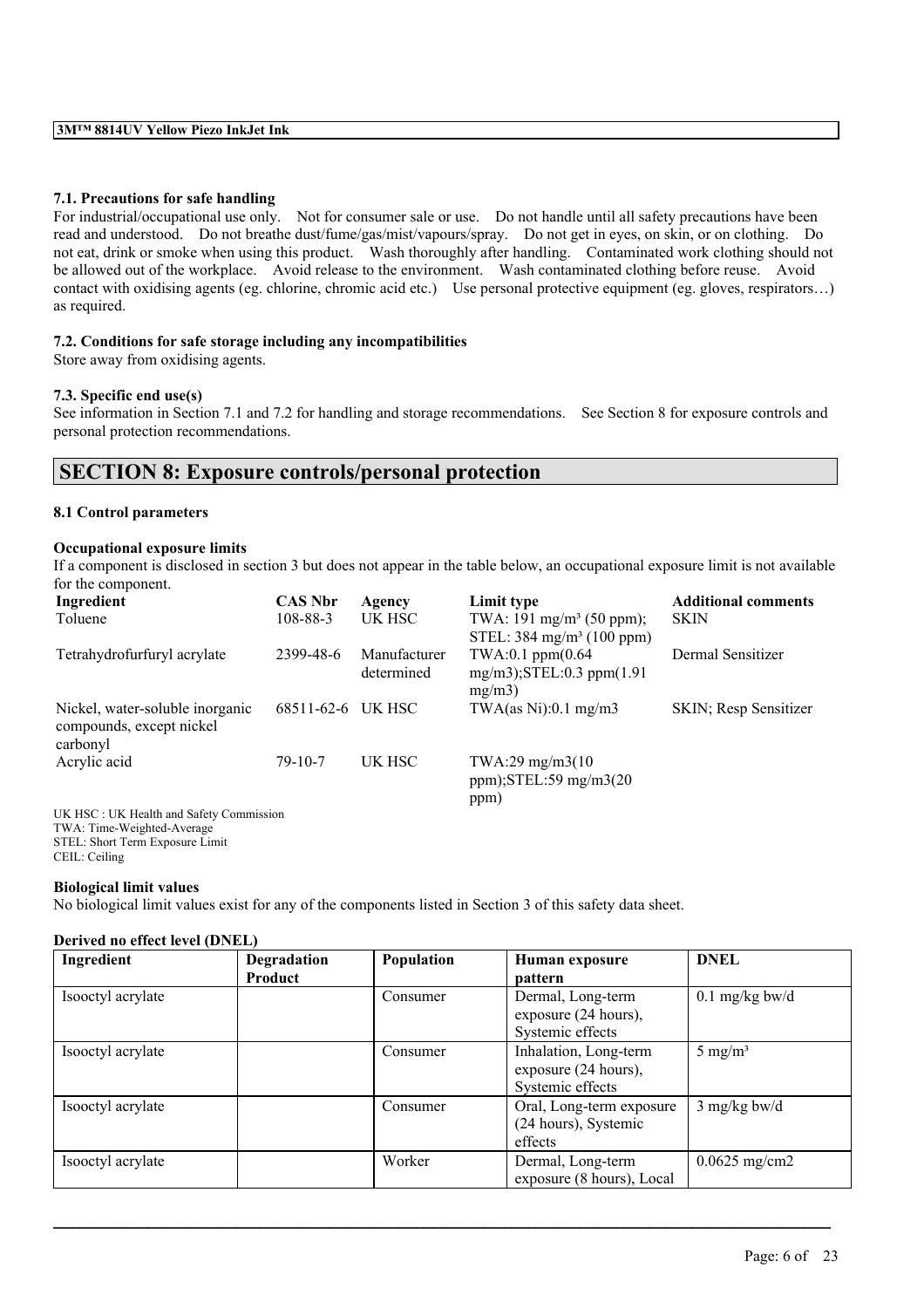|                   |        | effects               |                          |
|-------------------|--------|-----------------------|--------------------------|
| Isooctyl acrylate | Worker | Dermal, Long-term     | $0.2 \text{ mg/kg}$ bw/d |
|                   |        | exposure (8 hours),   |                          |
|                   |        | Systemic effects      |                          |
| Isooctyl acrylate | Worker | Inhalation, Long-term | $21 \text{ mg/m}^3$      |
|                   |        | exposure (8 hours),   |                          |
|                   |        | Systemic effects      |                          |

## **Predicted no effect concentrations (PNEC)**

| Ingredient        | <b>Degradation</b> | Compartment                    | <b>PNEC</b>         |
|-------------------|--------------------|--------------------------------|---------------------|
|                   | Product            |                                |                     |
| Isooctyl acrylate |                    | Agricultural soil              | $0.0117$ mg/kg d.w. |
| Isooctyl acrylate |                    | Air average                    | $3 \text{ mg/m}^3$  |
| Isooctyl acrylate |                    | Freshwater                     | $0.00065$ mg/l      |
| Isooctyl acrylate |                    | Freshwater sediments           | $0.101$ mg/kg d.w.  |
| Isooctyl acrylate |                    | Grassland average              | $0.0117$ mg/kg d.w. |
| Isooctyl acrylate |                    | Intermittent releases to water | $0.006$ mg/l        |
| Isooctyl acrylate |                    | Marine water                   | .00007 $mg/l$       |
| Isooctyl acrylate |                    | Marine water sediments         | $0.002$ mg/kg d.w.  |
| Isooctyl acrylate |                    | Sewage Treatment Plant         | $10 \text{ mg/l}$   |

**Recommended monitoring procedures:**Information on recommended monitoring procedures can be obtained from UK **HSC** 

#### **8.2. Exposure controls**

In addition, refer to the annex for more information.

#### **8.2.1. Engineering controls**

Use general dilution ventilation and/or local exhaust ventilation to control airborne exposures to below relevant Exposure Limits and/or control dust/fume/gas/mist/vapours/spray. If ventilation is not adequate, use respiratory protection equipment.

## **8.2.2. Personal protective equipment (PPE)**

## **Eye/face protection**

Select and use eve/face protection to prevent contact based on the results of an exposure assessment. The following eve/face protection(s) are recommended: Full face shield.

Indirect vented goggles.

*Applicable Norms/Standards* Use eye/face protection conforming to EN 166

#### **Skin/hand protection**

Select and use gloves and/or protective clothing approved to relevant local standards to prevent skin contact based on the results of an exposure assessment. Selection should be based on use factors such as exposure levels, concentration of the substance or mixture, frequency and duration, physical challenges such as temperature extremes, and other use conditions. Consult with your glove and/or protective clothing manufacturer for selection of appropriate compatible gloves/protective clothing. Note: Nitrile gloves may be worn over polymer laminate gloves to improve dexterity. Gloves made from the following material(s) are recommended:

 $\mathcal{L}_\mathcal{L} = \mathcal{L}_\mathcal{L} = \mathcal{L}_\mathcal{L} = \mathcal{L}_\mathcal{L} = \mathcal{L}_\mathcal{L} = \mathcal{L}_\mathcal{L} = \mathcal{L}_\mathcal{L} = \mathcal{L}_\mathcal{L} = \mathcal{L}_\mathcal{L} = \mathcal{L}_\mathcal{L} = \mathcal{L}_\mathcal{L} = \mathcal{L}_\mathcal{L} = \mathcal{L}_\mathcal{L} = \mathcal{L}_\mathcal{L} = \mathcal{L}_\mathcal{L} = \mathcal{L}_\mathcal{L} = \mathcal{L}_\mathcal{L}$ 

Polymer laminate No data available No data available

**Material Thickness (mm) Breakthrough Time**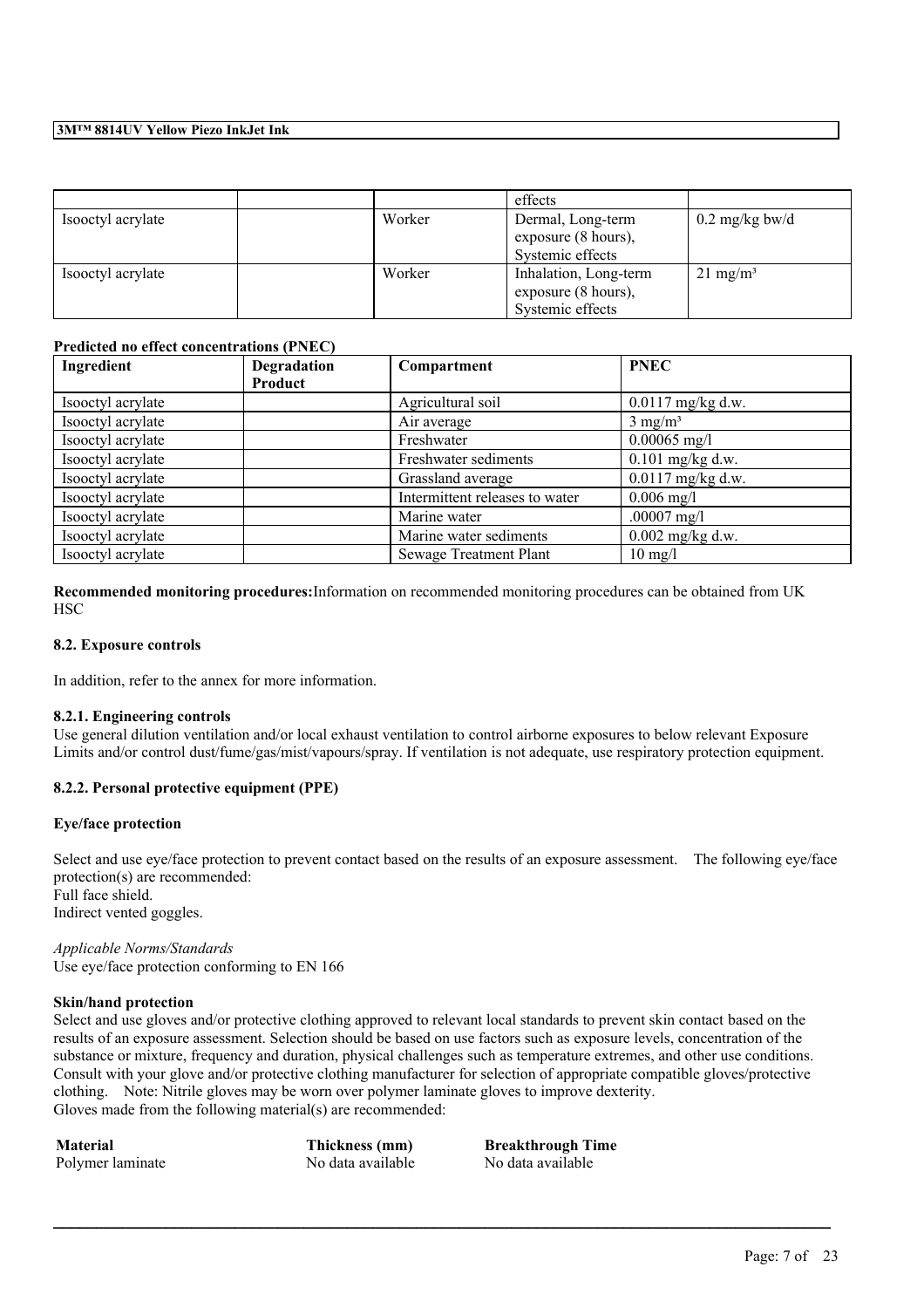## *Applicable Norms/Standards* Use gloves tested to EN 374

If this product is used in a manner that presents a higher potential for exposure (eg. spraying, high splash potential etc.), then use of protective coveralls may be necessary. Select and use body protection to prevent contact based on the results of an exposure assessment. The following protective clothing material(s) are recommended: Apron - polymer laminate

## **Respiratory protection**

An exposure assessment may be needed to decide if a respirator is required. If a respirator is needed, use respirators as part of a full respiratory protection program. Based on the results of the exposure assessment, select from the following respirator type(s) to reduce inhalation exposure:

Half facepiece or full facepiece air-purifying respirator suitable for organic vapors and particulates, including oily mists

For questions about suitability for a specific application, consult with your respirator manufacturer.

## *Applicable Norms/Standards*

Use a respirator conforming to EN 140: filter types A  $\&$  P

## **8.2.3. Environmental exposure controls**

Refer to Annex

# **SECTION 9: Physical and chemical properties**

## **9.1. Information on basic physical and chemical properties**

| Appearance                             |                                    |  |  |
|----------------------------------------|------------------------------------|--|--|
| <b>Physical state</b>                  | Liquid.                            |  |  |
| Colour                                 | Yellow                             |  |  |
| <b>Specific Physical Form:</b>         | Liquid.                            |  |  |
| Odor                                   | Acrylate                           |  |  |
| <b>Odour threshold</b>                 | No data available.                 |  |  |
| pН                                     | Not applicable.                    |  |  |
| Boiling point/boiling range            | $>93.3$ °C                         |  |  |
| <b>Melting point</b>                   | Not applicable.                    |  |  |
| <b>Flammability</b> (solid, gas)       | Not applicable.                    |  |  |
| <b>Explosive properties</b>            | Not classified                     |  |  |
| <b>Oxidising properties</b>            | Not classified                     |  |  |
| <b>Flash point</b>                     | > 93.3 °C [Test Method:Closed Cup] |  |  |
| <b>Autoignition temperature</b>        | No data available.                 |  |  |
| <b>Flammable Limits(LEL)</b>           | No data available.                 |  |  |
| <b>Flammable Limits(UEL)</b>           | No data available.                 |  |  |
| Vapour pressure                        | No data available.                 |  |  |
| <b>Relative density</b>                | 1.04 $[RefStd:WATER=1]$            |  |  |
| <b>Water solubility</b>                | Negligible                         |  |  |
| Solubility-non-water                   | No data available.                 |  |  |
| Partition coefficient: n-octanol/water | No data available.                 |  |  |
| <b>Evaporation rate</b>                | No data available.                 |  |  |
| <b>Vapour density</b>                  | $>1$ [Ref Std:AIR=1]               |  |  |
| <b>Decomposition temperature</b>       | No data available.                 |  |  |
| <b>Viscosity</b>                       | $11 - 13$ mPa-s                    |  |  |
| <b>Density</b><br>$1.04$ g/ml          |                                    |  |  |
| 9.2. Other information                 |                                    |  |  |
| <b>EU Volatile Organic Compounds</b>   | No data available.                 |  |  |

**Percent volatile** *No data available.*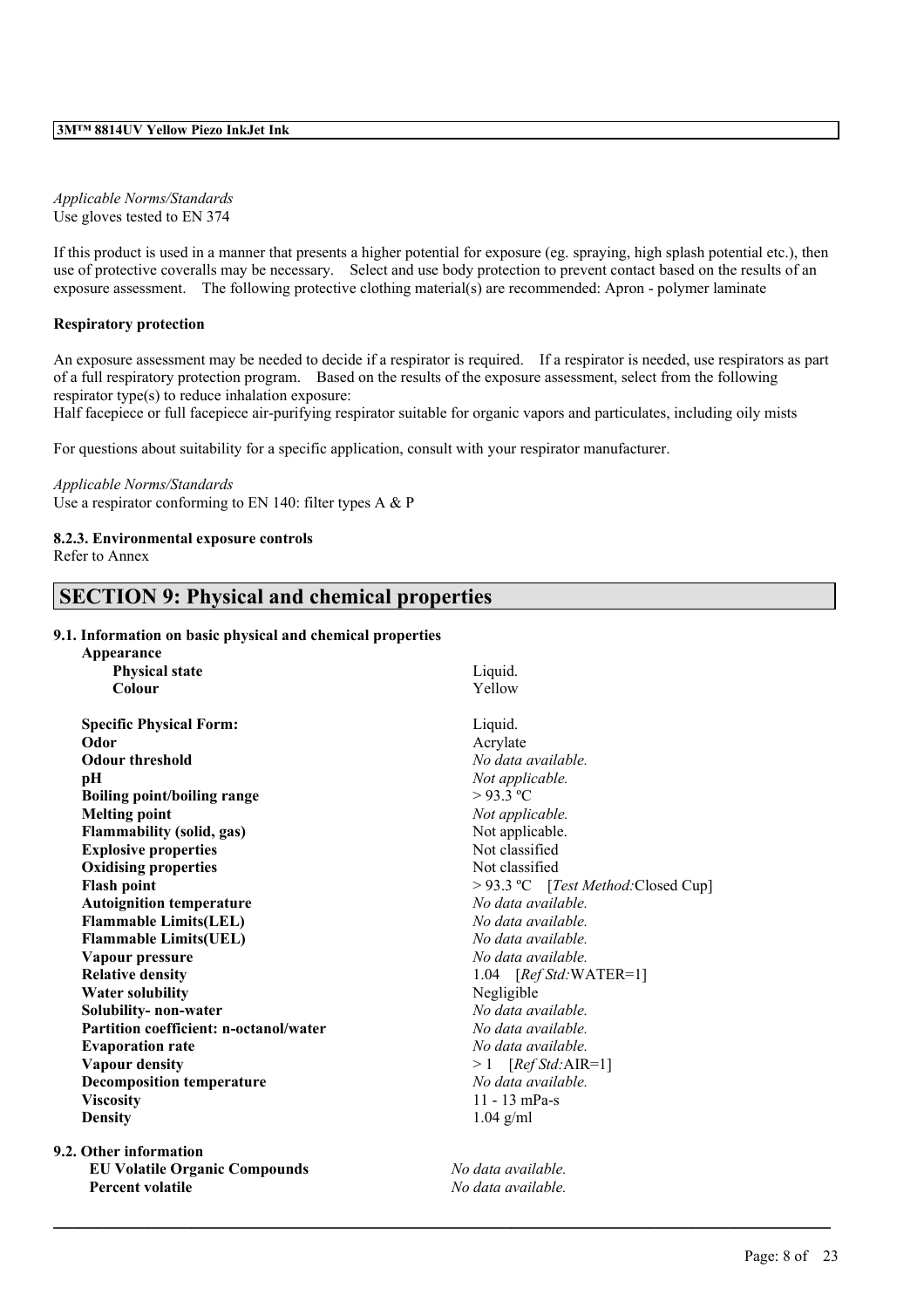# **SECTION 10: Stability and reactivity**

## **10.1 Reactivity**

This material may be reactive with certain agents under certain conditions - see the remaining headings in this section

## **10.2 Chemical stability**

Stable.

## **10.3 Possibility of hazardous reactions**

Hazardous polymerisation may occur. (Upon depletion of inhibitor or exposure to heat)

**10.4 Conditions to avoid** Light.

**10.5 Incompatible materials**

## Strong oxidising agents.

## **10.6 Hazardous decomposition products**

**Substance Condition**

None known.

Refer to section 5.2 for hazardous decomposition products during combustion.

# **SECTION 11: Toxicological information**

The information below may not agree with the EU material classification in Section 2 and/or the ingredient classifications in Section 3 if specific ingredient classifications are mandated by a competent authority. In addition, statements and data presented in Section 11 are based on UN GHS calculation rules and classifications derived from **3M assessments.**

**11.1 Information on Toxicological effects**

**Signs and Symptoms of Exposure**

Based on test data and/or information on the components, this material may produce the following health effects:

#### **Inhalation**

May be harmful if inhaled. Respiratory tract irritation: Signs/symptoms may include cough, sneezing, nasal discharge, headache, hoarseness, and nose and throat pain. May cause additional health effects (see below).

## **Skin contact**

Skin Irritation: Signs/symptoms may include localised redness, swelling, itching, dryness, cracking, blistering, and pain. Allergic skin reaction (non-photo induced): Signs/symptoms may include redness, swelling, blistering, and itching. May cause additional health effects (see below).

## **Eye contact**

Corrosive (eye burns): Signs/symptoms may include cloudy appearance of the cornea, chemical burns, severe pain, tearing, ulcerations, significantly impaired vision or complete loss of vision.

 $\mathcal{L}_\mathcal{L} = \mathcal{L}_\mathcal{L} = \mathcal{L}_\mathcal{L} = \mathcal{L}_\mathcal{L} = \mathcal{L}_\mathcal{L} = \mathcal{L}_\mathcal{L} = \mathcal{L}_\mathcal{L} = \mathcal{L}_\mathcal{L} = \mathcal{L}_\mathcal{L} = \mathcal{L}_\mathcal{L} = \mathcal{L}_\mathcal{L} = \mathcal{L}_\mathcal{L} = \mathcal{L}_\mathcal{L} = \mathcal{L}_\mathcal{L} = \mathcal{L}_\mathcal{L} = \mathcal{L}_\mathcal{L} = \mathcal{L}_\mathcal{L}$ 

## **Ingestion**

May be harmful if swallowed.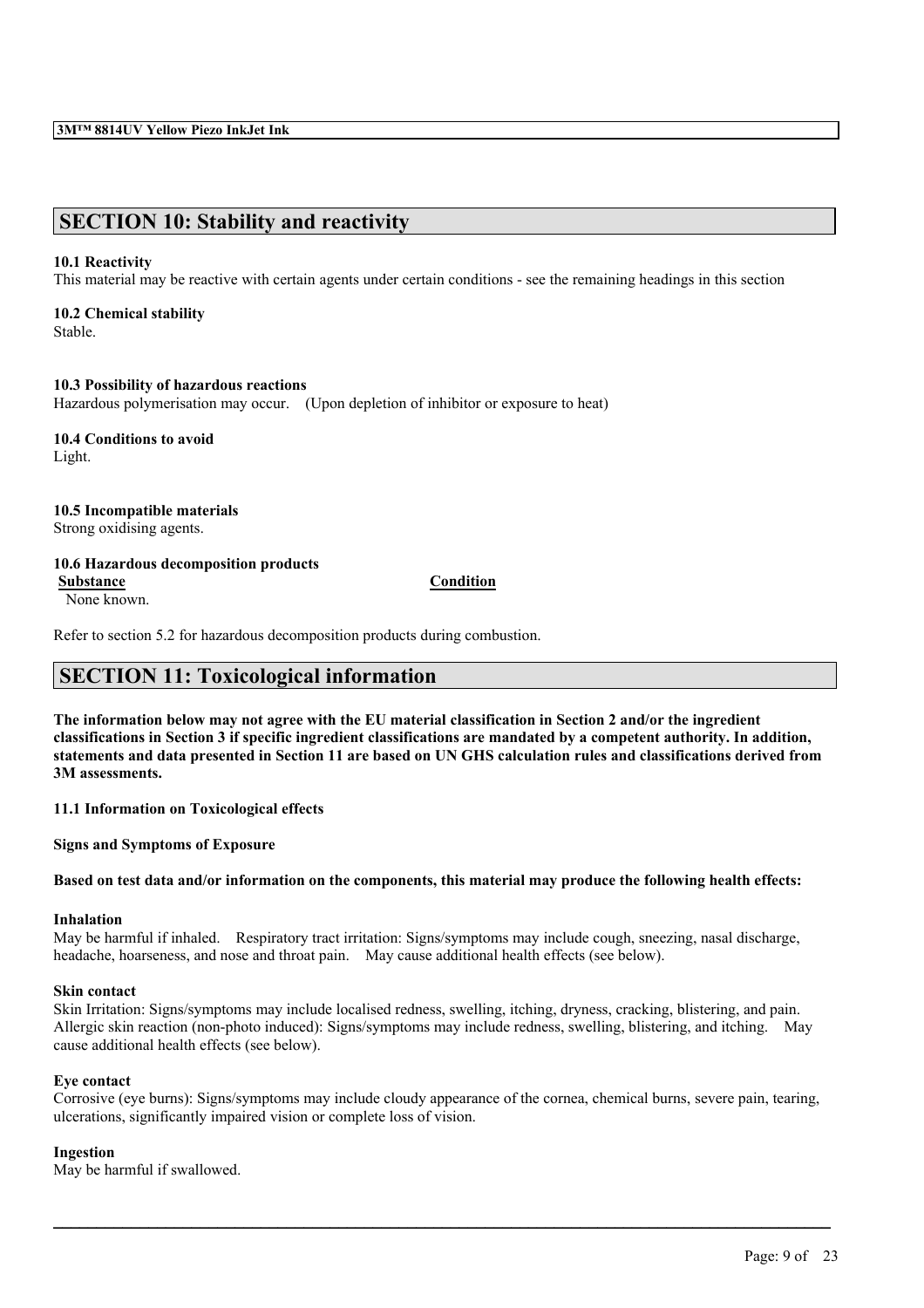Gastrointestinal corrosion: Signs/symptoms may include severe mouth, throat and abdominal pain, nausea, vomiting, and diarrhea; blood in the faeces and/or vomitus may also be seen. May cause additional health effects (see below).

## **Additional Health Effects:**

## **Prolonged or repeated exposure may cause target organ effects:**

Kidney/Bladder effects: Signs/symptoms may include changes in urine production, abdominal or lower back pain, increased protein in urine, increased blood urea nitrogen (BUN), blood in urine, and painful urination. Dermal effects: Signs/symptoms may include redness, itching, acne, or bumps on the skin.

## **Reproductive/Developmental Toxicity:**

Contains a chemical or chemicals which can cause birth defects or other reproductive harm.

## **Carcinogenicity:**

Contains a chemical or chemicals which can cause cancer.

#### **Toxicological Data**

If a component is disclosed in section 3 but does not appear in a table below, either no data are available for that endpoint or the data are not sufficient for classification.

#### **Acute Toxicity**

| Name                                                           | Route                                 | <b>Species</b>                    | Value                                                |
|----------------------------------------------------------------|---------------------------------------|-----------------------------------|------------------------------------------------------|
| Overall product                                                | Dermal                                |                                   | No data available; calculated ATE >5,000 mg/kg       |
| Overall product                                                | Inhalation-<br>Dust/Mist(4<br>hr)     |                                   | No data available; calculated ATE5 - 12.5 mg/l       |
| Overall product                                                | Ingestion                             |                                   | No data available; calculated ATE2,000 - 5,000 mg/kg |
| Tetrahydrofurfuryl acrylate                                    | Ingestion                             | Rat                               | LD50<br>$882$ mg/kg                                  |
| Isooctyl acrylate                                              | Dermal                                | Rabbit                            | $LD50 > 2,000$ mg/kg                                 |
| Isooctyl acrylate                                              | Ingestion                             | Rat                               | $LD50 > 5,000$ mg/kg                                 |
| exo-1,7,7-trimethylbicyclo[2.2.1]hept-2-yl acrylate            | Dermal                                | Rabbit                            | $LD50 > 5,000$ mg/kg                                 |
| exo-1,7,7-trimethylbicyclo[2.2.1]hept-2-yl acrylate            | Ingestion                             | Rat                               | LD50 4,350 mg/kg                                     |
| Hexamethylene diacrylate                                       | Dermal                                | Rabbit                            | LD50 3,636 mg/kg                                     |
| Hexamethylene diacrylate                                       | Ingestion                             | Rat                               | $LD50 > 5,000$ mg/kg                                 |
| Diphenyl(2,4,6-trimethylbenzoyl)phosphine oxide                | Dermal                                | Professio<br>nal<br>judgeme<br>nt | LD50 estimated to be $> 5,000$ mg/kg                 |
| Diphenyl(2,4,6-trimethylbenzoyl)phosphine oxide                | Ingestion                             | Rat                               | $LD50 > 5,000$ mg/kg                                 |
| Benzophenone                                                   | Dermal                                | Rabbit                            | LD50 $3,535$ mg/kg                                   |
| Benzophenone                                                   | Ingestion                             | Rat                               | LD50 $1,900$ mg/kg                                   |
| Nickel, 5.5'-azobis-2,4,6(1H,3H,5H)-pyrimidinetrione complexes | Dermal                                | Professio<br>nal<br>judgeme<br>nt | LD50 estimated to be $> 5,000$ mg/kg                 |
| Nickel, 5.5'-azobis-2,4,6(1H,3H,5H)-pyrimidinetrione complexes | Inhalation-<br>Dust/Mist<br>(4 hours) | Rat                               | $LC50 > 5.222$ mg/l                                  |
| Nickel, 5,5'-azobis-2,4,6(1H,3H,5H)-pyrimidinetrione complexes | Ingestion                             | Rat                               | $LD50 > 5,000$ mg/kg                                 |
| Melamine                                                       | Dermal                                | Rabbit                            | $LD50 > 1,000$ mg/kg                                 |
| Melamine                                                       | Ingestion                             | Rat                               | LD50 3,161 mg/kg                                     |
| Tetrahydrofurfuryl alcohol                                     | Dermal                                | Professio<br>nal<br>judgeme<br>nt | LD50 estimated to be $2,000 - 5,000$ mg/kg           |
| Tetrahydrofurfuryl alcohol                                     | Inhalation-<br>Vapour (4<br>hours)    | Rat                               | $LC50 > 3.1$ mg/l                                    |
| Tetrahydrofurfuryl alcohol                                     | Ingestion                             | Rat                               | $LD50 > 2,000$ mg/kg                                 |
| Toluene                                                        | Dermal                                | Rat                               | LD50 12,000 mg/kg                                    |
| Toluene                                                        | Inhalation-<br>Vapour (4              | Rat                               | $LC50$ 30 mg/l                                       |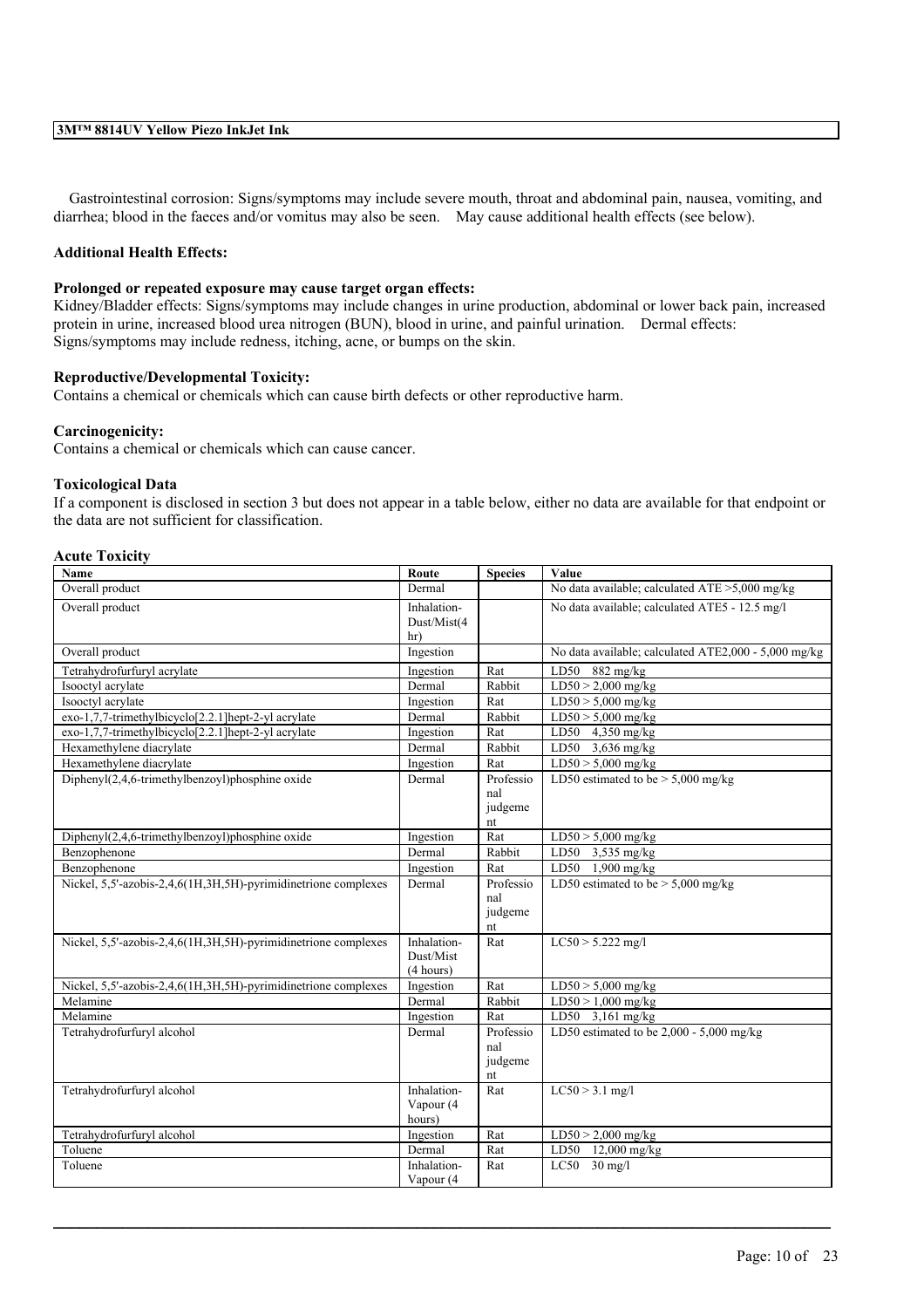|              | hours)      |        |                       |
|--------------|-------------|--------|-----------------------|
| Toluene      | Ingestion   | Rat    | LD50 $5,550$ mg/kg    |
| Acrylic acid | Dermal      | Rabbit | $LD50 > 2,000$ mg/kg  |
| Acrylic acid | Inhalation- | Rat    | $LC50$ 3.8 mg/l       |
|              | Dust/Mist   |        |                       |
|              | (4 hours)   |        |                       |
| Acrylic acid | Ingestion   | Rat    | LD50<br>$1,250$ mg/kg |

ATE = acute toxicity estimate

## **Skin Corrosion/Irritation**

| Name                                                                 | <b>Species</b> | Value                     |
|----------------------------------------------------------------------|----------------|---------------------------|
|                                                                      |                |                           |
| Overall product                                                      | Professio      | Irritant                  |
|                                                                      | nal            |                           |
|                                                                      | judgemen       |                           |
|                                                                      |                |                           |
| Tetrahydrofurfuryl acrylate                                          | Rabbit         | Corrosive                 |
| Isooctyl acrylate                                                    | In vitro       | No significant irritation |
|                                                                      | data           |                           |
| exo-1,7,7-trimethylbicyclo[2.2.1] hept-2-yl acrylate                 | Rabbit         | Minimal irritation        |
| 2-Propenoic acid, 2-hydroxyethyl ester, polymer with 5-isocyanato-1- | similar        | Irritant                  |
| (isocyanatomethyl)-1,3,3-trimethylcyclohexane, 2-oxepanone and 2,2'- | compoun        |                           |
| oxybis[ethanol]                                                      | ds             |                           |
| 2-Propenoic acid, 1,6-hexanediyl ester, polymer with 2-aminoethanol  | similar        | Irritant                  |
|                                                                      | compoun        |                           |
|                                                                      | ds             |                           |
| Hexamethylene diacrylate                                             | Rabbit         | Irritant                  |
| $Dipheny I(2,4,6-trimethylbenzoyl)phosphine oxide$                   | Rabbit         | No significant irritation |
| Benzophenone                                                         | Rabbit         | No significant irritation |
| Nickel, 5,5'-azobis-2,4,6(1H,3H,5H)-pyrimidinetrione complexes       | Rabbit         | No significant irritation |
| Melamine                                                             | Guinea         | No significant irritation |
|                                                                      | pig            |                           |
| Tetrahydrofurfuryl alcohol                                           | Rabbit         | No significant irritation |
| Toluene                                                              | Rabbit         | Irritant                  |
| Acrylic acid                                                         | Rabbit         | Corrosive                 |

## **Serious Eye Damage/Irritation**

| <b>Name</b>                                                          | <b>Species</b>         | Value                     |
|----------------------------------------------------------------------|------------------------|---------------------------|
|                                                                      |                        |                           |
| Tetrahydrofurfuryl acrylate                                          | Rabbit                 | Corrosive                 |
| Isooctyl acrylate                                                    | similar                | Mild irritant             |
|                                                                      | health                 |                           |
|                                                                      | hazards                |                           |
| exo-1,7,7-trimethylbicyclo[2.2.1]hept-2-yl acrylate                  | Rabbit                 | Mild irritant             |
| 2-Propenoic acid, 2-hydroxyethyl ester, polymer with 5-isocyanato-1- | similar                | Severe irritant           |
| (isocyanatomethyl)-1,3,3-trimethylcyclohexane, 2-oxepanone and 2,2'- | compoun                |                           |
| oxybis[ethanol]                                                      | ds                     |                           |
| 2-Propenoic acid, 1,6-hexanediyl ester, polymer with 2-aminoethanol  | similar                | Severe irritant           |
|                                                                      | compoun                |                           |
|                                                                      | $\mathrm{d}\mathrm{s}$ |                           |
| Hexamethylene diacrylate                                             | Rabbit                 | Moderate irritant         |
| $Dipheny I(2,4,6-trimethylbenzoyl)phosphine oxide$                   | Rabbit                 | No significant irritation |
| Benzophenone                                                         | Rabbit                 | Mild irritant             |
| Nickel, 5.5'-azobis-2,4,6(1H,3H,5H)-pyrimidinetrione complexes       | Rabbit                 | No significant irritation |
| Melamine                                                             | Rabbit                 | No significant irritation |
| Camphene                                                             | Rabbit                 | Moderate irritant         |
| Tetrahydrofurfuryl alcohol                                           | Rabbit                 | Severe irritant           |
| Toluene                                                              | Rabbit                 | Moderate irritant         |
| Acrylic acid                                                         | Rabbit                 | Corrosive                 |

## **Skin Sensitisation**

| Name                                      | <b>Species</b> | Value       |
|-------------------------------------------|----------------|-------------|
| company of<br>Tetrahydrofurfuryl acrylate | Professio      | Sensitising |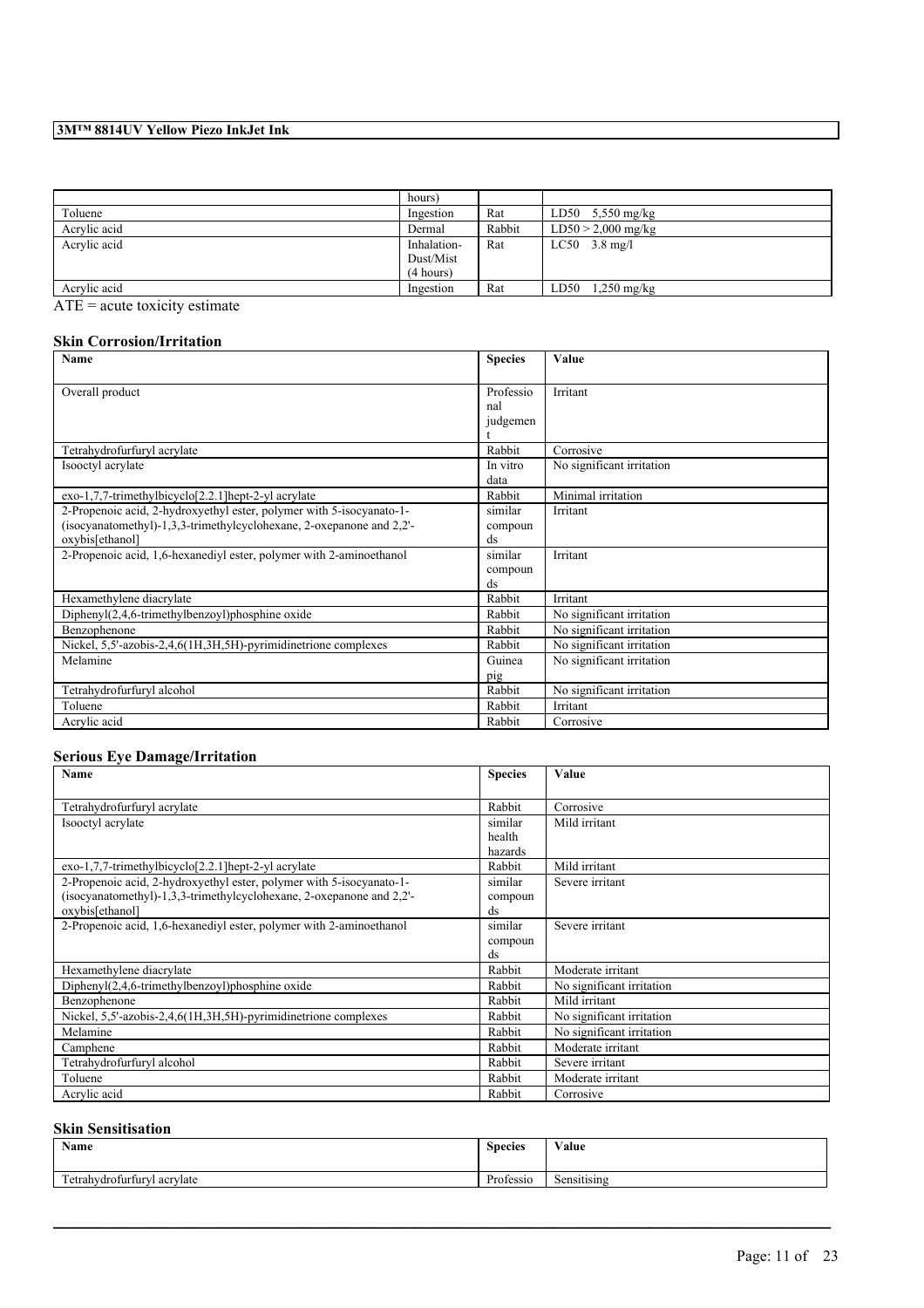|                                                                     | nal      |                |
|---------------------------------------------------------------------|----------|----------------|
|                                                                     | judgemen |                |
|                                                                     |          |                |
|                                                                     |          |                |
| Isooctyl acrylate                                                   | Mouse    | Sensitising    |
| exo-1,7,7-trimethylbicyclo[2.2.1] hept-2-yl acrylate                | Mouse    | Sensitising    |
| 2-Propenoic acid, 1,6-hexanediyl ester, polymer with 2-aminoethanol | similar  | Sensitising    |
|                                                                     | compoun  |                |
|                                                                     | ds       |                |
| Hexamethylene diacrylate                                            | Guinea   | Sensitising    |
|                                                                     | pig      |                |
| $Dipheny I(2,4,6-trimethylbenzoyl)phosphine oxide$                  | Mouse    | Sensitising    |
| Benzophenone                                                        | Guinea   | Not classified |
|                                                                     | pig      |                |
| Nickel, 5,5'-azobis-2,4,6(1H,3H,5H)-pyrimidinetrione complexes      | similar  | Sensitising    |
|                                                                     | compoun  |                |
|                                                                     | ds       |                |
| Melamine                                                            | Guinea   | Not classified |
|                                                                     | pig      |                |
| Tetrahydrofurfuryl alcohol                                          | Mouse    | Not classified |
| Toluene                                                             | Guinea   | Not classified |
|                                                                     | pig      |                |
| Acrylic acid                                                        | Guinea   | Not classified |
|                                                                     | pig      |                |

## **Respiratory Sensitisation**

For the component/components, either no data is currently available or the data is not sufficient for classification.

## **Germ Cell Mutagenicity**

| Name                                                           | Route    | Value                                                                           |
|----------------------------------------------------------------|----------|---------------------------------------------------------------------------------|
|                                                                |          |                                                                                 |
| Tetrahydrofurfuryl acrylate                                    | In Vitro | Not mutagenic                                                                   |
| Isooctyl acrylate                                              | In Vitro | Some positive data exist, but the data are not<br>sufficient for classification |
| exo-1,7,7-trimethylbicyclo[2.2.1] hept-2-yl acrylate           | In Vitro | Some positive data exist, but the data are not<br>sufficient for classification |
| Hexamethylene diacrylate                                       | In Vitro | Some positive data exist, but the data are not<br>sufficient for classification |
| $DiphenyI(2,4,6-trimethylbenzoyl)phosphine oxide$              | In Vitro | Not mutagenic                                                                   |
| Benzophenone                                                   | In Vitro | Not mutagenic                                                                   |
| Benzophenone                                                   | In vivo  | Not mutagenic                                                                   |
| Nickel, 5,5'-azobis-2,4,6(1H,3H,5H)-pyrimidinetrione complexes | In Vitro | Not mutagenic                                                                   |
| Melamine                                                       | In Vitro | Not mutagenic                                                                   |
| Melamine                                                       | In vivo  | Not mutagenic                                                                   |
| Tetrahydrofurfuryl alcohol                                     | In Vitro | Not mutagenic                                                                   |
| Toluene                                                        | In Vitro | Not mutagenic                                                                   |
| Toluene                                                        | In vivo  | Not mutagenic                                                                   |
| Acrylic acid                                                   | In vivo  | Not mutagenic                                                                   |
| Acrylic acid                                                   | In Vitro | Some positive data exist, but the data are not<br>sufficient for classification |

## **Carcinogenicity**

| $\cdot$<br>Name                                                | Route      | <b>Species</b> | Value            |
|----------------------------------------------------------------|------------|----------------|------------------|
| Isooctyl acrylate                                              | Dermal     | Mouse          | Not carcinogenic |
| Hexamethylene diacrylate                                       | Dermal     | Mouse          | Not carcinogenic |
| Benzophenone                                                   | Dermal     | Multiple       | Not carcinogenic |
|                                                                |            | animal         |                  |
|                                                                |            | species        |                  |
| Benzophenone                                                   | Ingestion  | Multiple       | Carcinogenic.    |
|                                                                |            | animal         |                  |
|                                                                |            | species        |                  |
| Nickel, 5,5'-azobis-2,4,6(1H,3H,5H)-pyrimidinetrione complexes | <b>Not</b> | similar        | Carcinogenic.    |
|                                                                | specified. | compoun        |                  |
|                                                                |            | ds             |                  |
| Melamine                                                       | Ingestion  | Multiple       | Carcinogenic.    |
|                                                                |            | animal         |                  |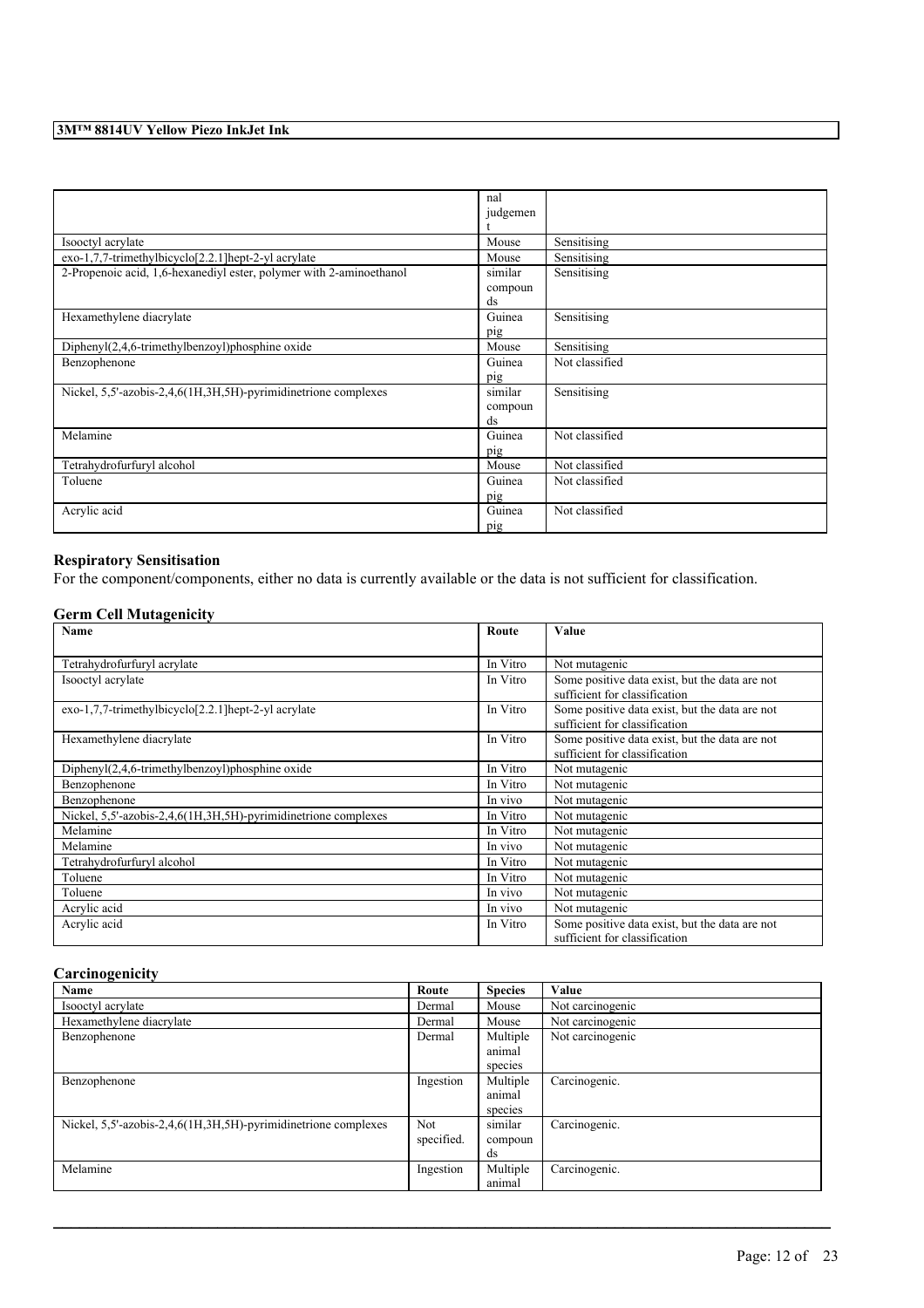|              |            | species |                                                                                 |
|--------------|------------|---------|---------------------------------------------------------------------------------|
| Toluene      | Dermal     | Mouse   | Some positive data exist, but the data are not<br>sufficient for classification |
| Toluene      | Ingestion  | Rat     | Some positive data exist, but the data are not<br>sufficient for classification |
| Toluene      | Inhalation | Mouse   | Some positive data exist, but the data are not<br>sufficient for classification |
| Acrylic acid | Ingestion  | Rat     | Not carcinogenic                                                                |
| Acrylic acid | Dermal     | Mouse   | Some positive data exist, but the data are not<br>sufficient for classification |

# **Reproductive Toxicity**

# **Reproductive and/or Developmental Effects**

| Name                                                               | Route             | Value                                  | <b>Species</b> | <b>Test result</b>                 | <b>Exposure</b><br><b>Duration</b>    |
|--------------------------------------------------------------------|-------------------|----------------------------------------|----------------|------------------------------------|---------------------------------------|
| Tetrahydrofurfuryl acrylate                                        | Ingestion         | Toxic to female reproduction           | Rat            | <b>NOAEL 50</b><br>mg/kg/day       | premating<br>into lactation           |
| Tetrahydrofurfuryl acrylate                                        | Dermal            | Toxic to male reproduction             | Rat            | <b>NOAEL 100</b><br>mg/kg/day      | 90 days                               |
| Tetrahydrofurfuryl acrylate                                        | Ingestion         | Toxic to male reproduction             | Rat            | <b>NOAEL 35</b><br>mg/kg/day       | 90 days                               |
| Tetrahydrofurfuryl acrylate                                        | Inhalation        | Toxic to male reproduction             | Rat            | NOAEL 0.6<br>mg/l                  | 90 days                               |
| Tetrahydrofurfuryl acrylate                                        | Ingestion         | Toxic to development                   | Rat            | <b>NOAEL 50</b><br>mg/kg/day       | premating<br>into lactation           |
| Isooctyl acrylate                                                  | Dermal            | Not classified for female reproduction | Rat            | <b>NOAEL 57</b><br>mg/kg/day       | premating &<br>during<br>gestation    |
| Isooctyl acrylate                                                  | Dermal            | Not classified for male reproduction   | Rat            | <b>NOAEL 57</b><br>mg/kg/day       | premating &<br>during<br>gestation    |
| Isooctyl acrylate                                                  | Dermal            | Not classified for development         | Rat            | <b>NOAEL 57</b><br>mg/kg/day       | premating $\&$<br>during<br>gestation |
| Isooctyl acrylate                                                  | Ingestion         | Not classified for development         | Rat            | <b>NOAEL</b><br>1,000<br>mg/kg/day | during<br>organogenesis               |
| Hexamethylene diacrylate                                           | Not<br>specified. | Not classified for development         | Rat            | <b>NOAEL 750</b><br>mg/kg/day      | during<br>organogenesis               |
| Diphenyl(2,4,6-trimethylbenzoyl)phosphine<br>oxide                 | Ingestion         | Not classified for development         | Rat            | <b>NOAEL 150</b><br>mg/kg/day      | during<br>gestation                   |
| Diphenyl(2,4,6-trimethylbenzoyl)phosphine<br>oxide                 | Ingestion         | Toxic to female reproduction           | Rat            | <b>NOAEL 200</b><br>mg/kg/day      | premating<br>into lactation           |
| Diphenyl(2,4,6-trimethylbenzoyl)phosphine<br>oxide                 | Ingestion         | Toxic to male reproduction             | Rat            | <b>NOAEL 60</b><br>mg/kg/day       | 85 days                               |
| Benzophenone                                                       | Ingestion         | Not classified for female reproduction | Rat            | <b>NOAEL 100</b><br>mg/kg/day      | 2 generation                          |
| Benzophenone                                                       | Ingestion         | Not classified for male reproduction   | Rat            | <b>NOAEL 80</b><br>mg/kg/day       | 2 generation                          |
| Benzophenone                                                       | Ingestion         | Not classified for development         | Rabbit         | <b>NOAEL 25</b><br>mg/kg/day       | during<br>gestation                   |
| Nickel, 5,5'-azobis-2,4,6(1H,3H,5H)-<br>pyrimidinetrione complexes | Ingestion         | Not classified for development         | Rat            | <b>NOAEL</b><br>1.000<br>mg/kg/day | during<br>gestation                   |
| Melamine                                                           | Ingestion         | Not classified for development         | Rat            | <b>NOAEL</b><br>1,060<br>mg/kg/day | during<br>organogenesis               |
| Tetrahydrofurfuryl alcohol                                         | Ingestion         | Toxic to female reproduction           | Rat            | <b>NOAEL 50</b><br>mg/kg/day       | premating<br>into lactation           |
| Tetrahydrofurfuryl alcohol                                         | Dermal            | Toxic to male reproduction             | Rat            | <b>NOAEL 100</b><br>mg/kg/day      | 13 weeks                              |
| Tetrahydrofurfuryl alcohol                                         | Ingestion         | Toxic to male reproduction             | Rat            | <b>NOAEL 150</b><br>mg/kg/day      | 47 days                               |
| Tetrahydrofurfuryl alcohol                                         | Inhalation        | Toxic to male reproduction             | Rat            | NOAEL $0.6$<br>mg/l                | 90 days                               |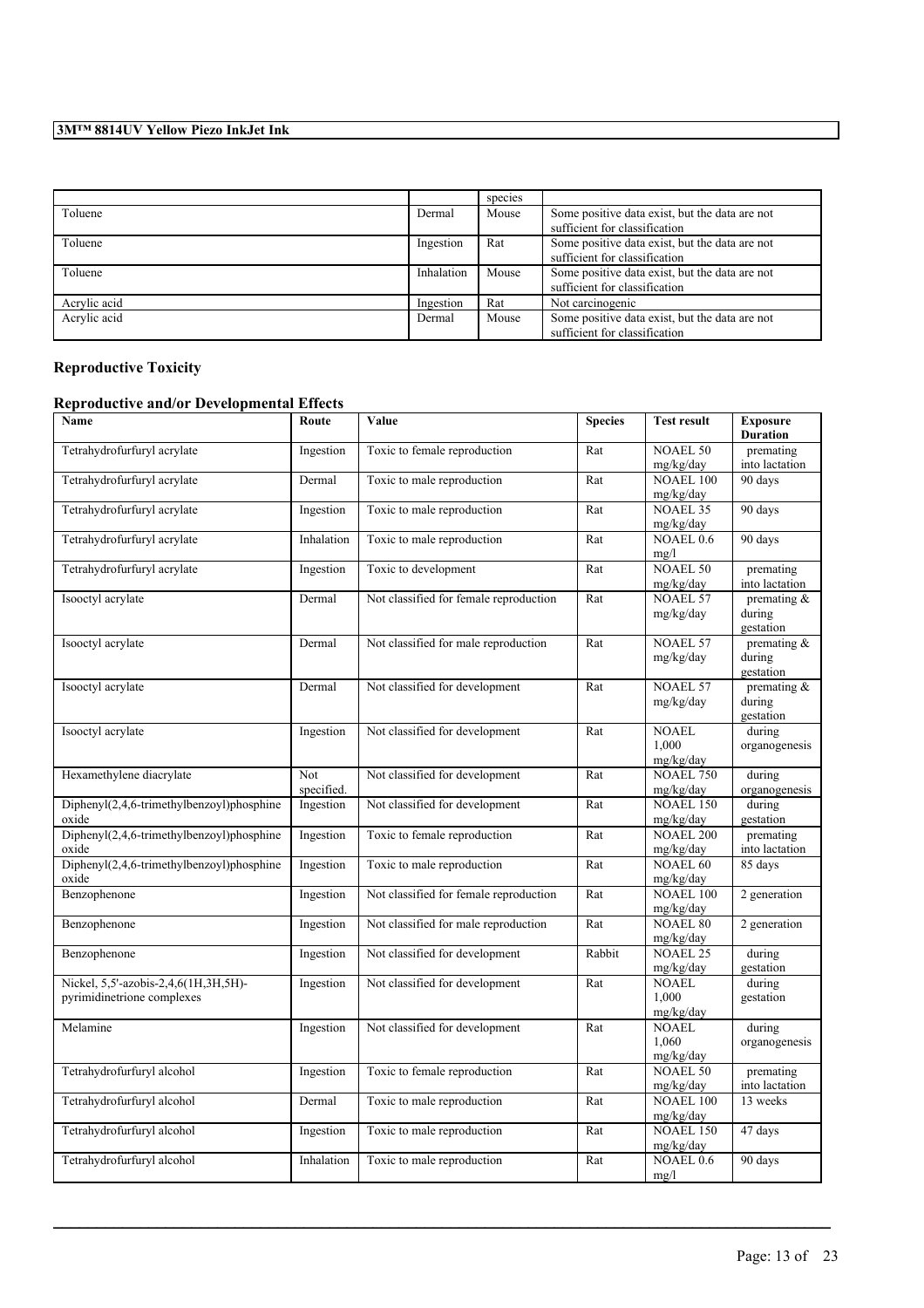| Tetrahydrofurfuryl alcohol | Ingestion  | Toxic to development                   | Rat   | NOAEL 50<br>mg/kg/day         | premating<br>into lactation |
|----------------------------|------------|----------------------------------------|-------|-------------------------------|-----------------------------|
| Toluene                    | Inhalation | Not classified for female reproduction | Human | <b>NOAEL Not</b><br>available | occupational<br>exposure    |
| Toluene                    | Inhalation | Not classified for male reproduction   | Rat   | <b>NOAEL 2.3</b><br>mg/l      | generation                  |
| Toluene                    | Ingestion  | Toxic to development                   | Rat   | LOAEL 520<br>mg/kg/day        | during<br>gestation         |
| Toluene                    | Inhalation | Toxic to development                   | Human | <b>NOAEL Not</b><br>available | poisoning<br>and/or abuse   |
| Acrylic acid               | Ingestion  | Not classified for female reproduction | Rat   | <b>NOAEL 460</b><br>mg/kg/day | 2 generation                |
| Acrylic acid               | Ingestion  | Not classified for male reproduction   | Rat   | <b>NOAEL 460</b><br>mg/kg/day | 2 generation                |
| Acrylic acid               | Inhalation | Not classified for development         | Rat   | NOAEL 1.1<br>mg/l             | during<br>organogenesis     |
| Acrylic acid               | Ingestion  | Not classified for development         | Rat   | NOAEL 53<br>mg/kg/day         | 2 generation                |

# **Target Organ(s)**

## **Specific Target Organ Toxicity - single exposure**

| Name                                                                                                                                                                                 | Route      | <b>Target Organ(s)</b>               | Value                                                                              | <b>Species</b>                 | <b>Test result</b>            | <b>Exposure</b><br><b>Duration</b> |
|--------------------------------------------------------------------------------------------------------------------------------------------------------------------------------------|------------|--------------------------------------|------------------------------------------------------------------------------------|--------------------------------|-------------------------------|------------------------------------|
| Tetrahydrofurfuryl acrylate                                                                                                                                                          | Inhalation | respiratory irritation               | May cause respiratory irritation                                                   | Human<br>and<br>animal         | <b>NOAEL Not</b><br>available |                                    |
| Isooctyl acrylate                                                                                                                                                                    | Inhalation | respiratory irritation               | Not classified                                                                     | Human                          | <b>NOAEL Not</b><br>available | occupational<br>exposure           |
| Isooctyl acrylate                                                                                                                                                                    | Ingestion  | central nervous<br>system depression | Not classified                                                                     | Rat                            | <b>NOAEL</b><br>5,000 mg/kg   |                                    |
| exo-1,7,7-<br>trimethylbicyclo <sup>[2.2.1]</sup> hept<br>-2-yl acrylate                                                                                                             | Inhalation | respiratory irritation               | Some positive data exist, but the<br>data are not sufficient for<br>classification | official<br>classifica<br>tion | <b>NOAEL Not</b><br>available |                                    |
| 2-Propenoic acid, 2-<br>hydroxyethyl ester,<br>polymer with 5-isocyanato-<br>1-(isocyanatomethyl)-<br>$1,3,3-$<br>trimethylcyclohexane, 2-<br>oxepanone and 2,2'-<br>oxybis[ethanol] | Inhalation | respiratory irritation               | Some positive data exist, but the<br>data are not sufficient for<br>classification | similar<br>health<br>hazards   | <b>NOAEL Not</b><br>available |                                    |
| 2-Propenoic acid, 1,6-<br>hexanediyl ester, polymer<br>with 2-aminoethanol                                                                                                           | Inhalation | respiratory irritation               | Some positive data exist, but the<br>data are not sufficient for<br>classification | similar<br>health<br>hazards   | <b>NOAEL Not</b><br>available |                                    |
| Hexamethylene diacrylate                                                                                                                                                             | Inhalation | respiratory irritation               | Some positive data exist, but the<br>data are not sufficient for<br>classification | Human                          | <b>NOAEL Not</b><br>available |                                    |
| Tetrahydrofurfuryl alcohol                                                                                                                                                           | Inhalation | respiratory irritation               | Some positive data exist, but the<br>data are not sufficient for<br>classification | similar<br>health<br>hazards   | <b>NOAEL Not</b><br>available |                                    |
| Toluene                                                                                                                                                                              | Inhalation | central nervous<br>system depression | May cause drowsiness or<br>dizziness                                               | Human                          | <b>NOAEL Not</b><br>available |                                    |
| Toluene                                                                                                                                                                              | Inhalation | respiratory irritation               | Some positive data exist, but the<br>data are not sufficient for<br>classification | Human                          | NOAEL Not<br>available        |                                    |
| Toluene                                                                                                                                                                              | Inhalation | immune system                        | Not classified                                                                     | Mouse                          | <b>NOAEL</b><br>$0.004$ mg/l  | 3 hours                            |
| Toluene                                                                                                                                                                              | Ingestion  | central nervous<br>system depression | May cause drowsiness or<br>dizziness                                               | Human                          | <b>NOAEL Not</b><br>available | poisoning<br>and/or abuse          |
| Acrylic acid                                                                                                                                                                         | Inhalation | respiratory irritation               | Some positive data exist, but the<br>data are not sufficient for<br>classification | Human                          | <b>NOAEL Not</b><br>available |                                    |

## **Specific Target Organ Toxicity - repeated exposure**

| Name<br>Koute<br>rest result<br>l arget<br>Species<br>' Irgants<br>'alue<br>*DOSU |  | -------- |  |  |
|-----------------------------------------------------------------------------------|--|----------|--|--|
|                                                                                   |  |          |  |  |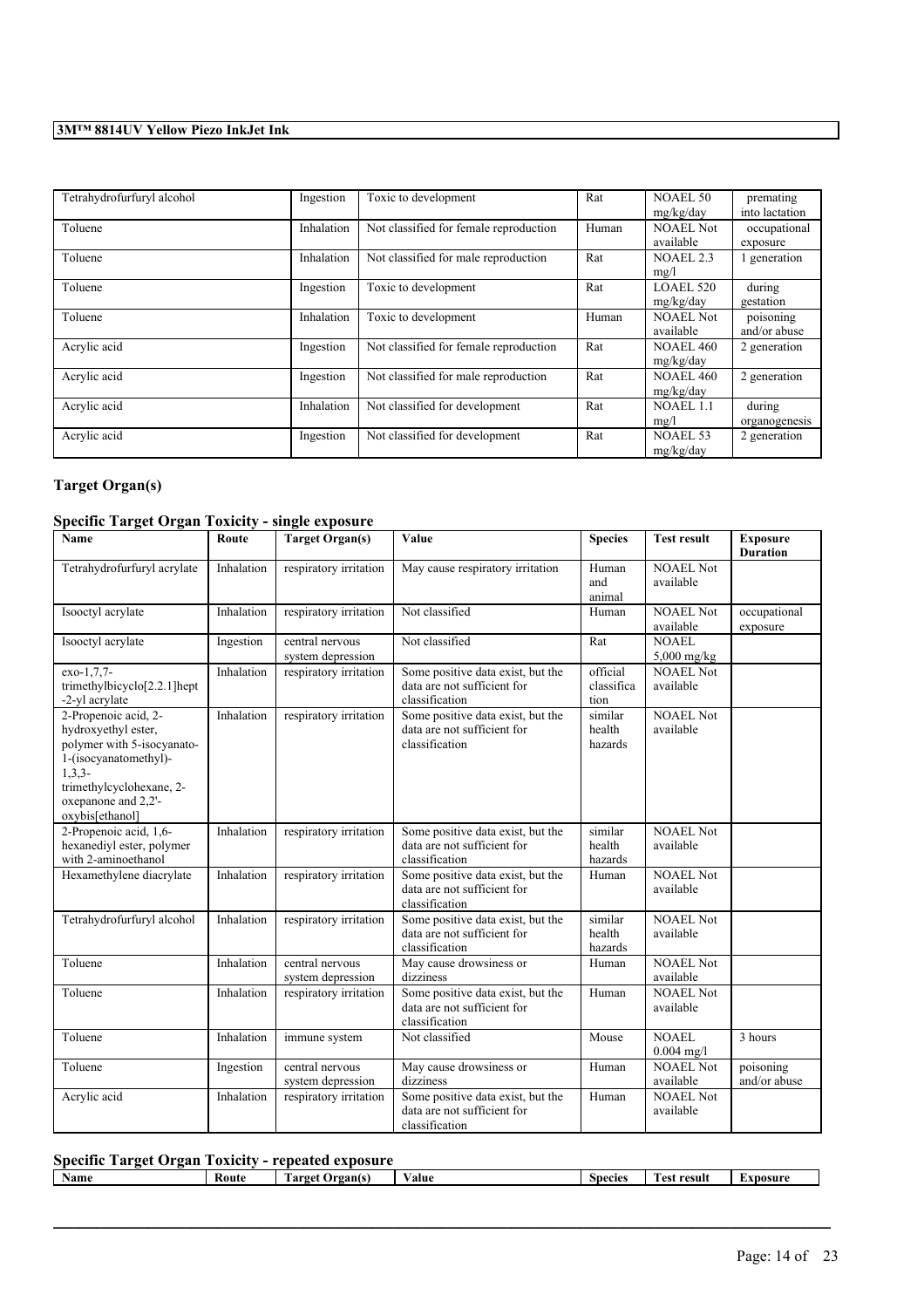|                                                                           |            |                                                                                                                                                                                                                                             |                                                                                    |       |                                    | <b>Duration</b>                       |
|---------------------------------------------------------------------------|------------|---------------------------------------------------------------------------------------------------------------------------------------------------------------------------------------------------------------------------------------------|------------------------------------------------------------------------------------|-------|------------------------------------|---------------------------------------|
| Isooctyl acrylate                                                         | Dermal     | heart   endocrine<br>system  <br>hematopoietic<br>system   liver  <br>immune system  <br>nervous system  <br>kidney and/or<br>bladder   respiratory<br>system                                                                               | Not classified                                                                     | Rat   | <b>NOAEL 57</b><br>mg/kg/day       | premating $\&$<br>during<br>gestation |
| Isooctyl acrylate                                                         | Ingestion  | endocrine system  <br>liver   kidney and/or<br>bladder   heart  <br>bone, teeth, nails,<br>and/or hair  <br>hematopoietic<br>system   immune<br>system   muscles  <br>nervous system  <br>eyes   respiratory<br>system   vascular<br>system | Not classified                                                                     | Rat   | <b>NOAEL 600</b><br>mg/kg/day      | 90 days                               |
| Hexamethylene diacrylate                                                  | Dermal     | skin                                                                                                                                                                                                                                        | May cause damage to organs<br>though prolonged or repeated<br>exposure             | Mouse | <b>LOAEL 70</b><br>mg/kg/day       | 80 weeks                              |
| Diphenyl $(2,4,6$ -<br>trimethylbenzoyl)phosphin<br>e oxide               | Ingestion  | skin   blood   liver  <br>kidney and/or<br>bladder   nervous<br>system                                                                                                                                                                      | Not classified                                                                     | Rat   | NOAEL<br>1,000<br>mg/kg/day        | 90 days                               |
| Benzophenone                                                              | Ingestion  | kidney and/or<br>bladder                                                                                                                                                                                                                    | May cause damage to organs<br>though prolonged or repeated<br>exposure             | Rat   | LOAEL 75<br>mg/kg/day              | 14 weeks                              |
| Benzophenone                                                              | Ingestion  | heart  <br>hematopoietic<br>system   liver  <br>immune system  <br>endocrine system  <br>bone, teeth, nails,<br>and/or hair   nervous<br>system   eyes  <br>respiratory system                                                              | Not classified                                                                     | Rat   | <b>NOAEL 850</b><br>mg/kg/day      | 14 weeks                              |
| Nickel, 5,5'-azobis-<br>2,4,6(1H,3H,5H)-<br>pyrimidinetrione<br>complexes | Ingestion  | hematopoietic<br>system                                                                                                                                                                                                                     | Not classified                                                                     | Rat   | <b>NOAEL</b><br>1,000<br>mg/kg/day | 28 days                               |
| Melamine                                                                  | Ingestion  | kidney and/or<br>bladder                                                                                                                                                                                                                    | May cause damage to organs<br>though prolonged or repeated<br>exposure             | Rat   | LOAEL <sub>63</sub><br>mg/kg/day   | 13 weeks                              |
| Tetrahydrofurfuryl alcohol                                                | Inhalation | nervous system                                                                                                                                                                                                                              | Causes damage to organs through<br>prolonged or repeated exposure                  | Rat   | LOAEL 0.2<br>mg/l                  | 90 days                               |
| Tetrahydrofurfuryl alcohol                                                | Inhalation | hematopoietic<br>system                                                                                                                                                                                                                     | Some positive data exist, but the<br>data are not sufficient for<br>classification | Rat   | NOAEL 0.6<br>mg/l                  | 90 days                               |
| Tetrahydrofurfuryl alcohol                                                | Inhalation | eyes                                                                                                                                                                                                                                        | Not classified                                                                     | Rat   | NOAEL 2.1<br>mg/l                  | 90 days                               |
| Tetrahydrofurfuryl alcohol                                                | Ingestion  | hematopoietic<br>system                                                                                                                                                                                                                     | Some positive data exist, but the<br>data are not sufficient for<br>classification | Rat   | <b>NOAEL 69</b><br>mg/kg/day       | 91 days                               |
| Tetrahydrofurfuryl alcohol                                                | Ingestion  | immune system                                                                                                                                                                                                                               | Some positive data exist, but the<br>data are not sufficient for<br>classification | Rat   | <b>NOAEL 150</b><br>mg/kg/day      | 28 days                               |
| Tetrahydrofurfuryl alcohol                                                | Ingestion  | endocrine system  <br>kidney and/or<br>bladder                                                                                                                                                                                              | Not classified                                                                     | Rat   | NOAEL 600<br>mg/kg/day             | 28 days                               |
| Tetrahydrofurfuryl alcohol                                                | Ingestion  | liver $ $ eyes                                                                                                                                                                                                                              | Not classified                                                                     | Rat   | <b>NOAEL 781</b><br>mg/kg/day      | 91 days                               |
| Tetrahydrofurfuryl alcohol                                                | Ingestion  | heart   nervous<br>system                                                                                                                                                                                                                   | Not classified                                                                     | Rat   | <b>NOAEL 600</b><br>mg/kg/day      | 28 days                               |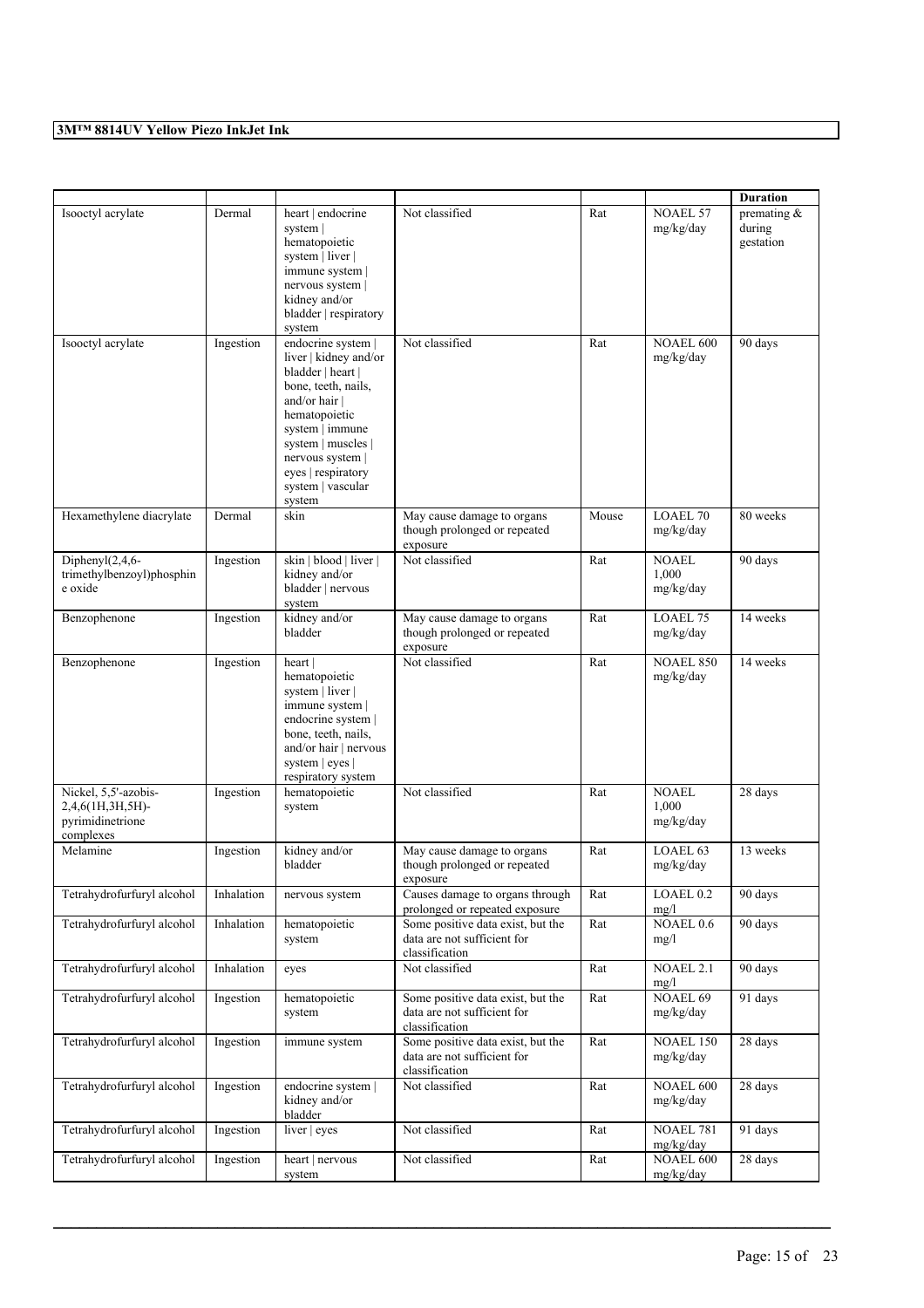| Toluene | Inhalation | auditory system  <br>eyes   olfactory<br>system | Causes damage to organs through<br>prolonged or repeated exposure                  | Human                         | <b>NOAEL Not</b><br>available      | poisoning<br>and/or abuse |
|---------|------------|-------------------------------------------------|------------------------------------------------------------------------------------|-------------------------------|------------------------------------|---------------------------|
| Toluene | Inhalation | nervous system                                  | May cause damage to organs<br>though prolonged or repeated<br>exposure             | Human                         | NOAEL Not<br>available             | poisoning<br>and/or abuse |
| Toluene | Inhalation | respiratory system                              | Some positive data exist, but the<br>data are not sufficient for<br>classification | Rat                           | LOAEL <sub>2.3</sub><br>mg/l       | 15 months                 |
| Toluene | Inhalation | heart   liver   kidney<br>and/or bladder        | Not classified                                                                     | Rat                           | <b>NOAEL 11.3</b><br>mg/l          | 15 weeks                  |
| Toluene | Inhalation | endocrine system                                | Not classified                                                                     | Rat                           | <b>NOAEL 1.1</b><br>mg/l           | 4 weeks                   |
| Toluene | Inhalation | immune system                                   | Not classified                                                                     | Mouse                         | <b>NOAEL Not</b><br>available      | 20 days                   |
| Toluene | Inhalation | bone, teeth, nails,<br>and/or hair              | Not classified                                                                     | Mouse                         | <b>NOAEL 1.1</b><br>mg/l           | 8 weeks                   |
| Toluene | Inhalation | hematopoietic<br>system   vascular<br>system    | Not classified                                                                     | Human                         | <b>NOAEL Not</b><br>available      | occupational<br>exposure  |
| Toluene | Inhalation | gastrointestinal tract                          | Not classified                                                                     | Multiple<br>animal<br>species | <b>NOAEL 11.3</b><br>mg/l          | 15 weeks                  |
| Toluene | Ingestion  | nervous system                                  | Some positive data exist, but the<br>data are not sufficient for<br>classification | Rat                           | <b>NOAEL 625</b><br>mg/kg/day      | 13 weeks                  |
| Toluene | Ingestion  | heart                                           | Not classified                                                                     | Rat                           | <b>NOAEL</b><br>2,500<br>mg/kg/day | 13 weeks                  |
| Toluene | Ingestion  | liver   kidney and/or<br>bladder                | Not classified                                                                     | Multiple<br>animal<br>species | <b>NOAEL</b><br>2,500<br>mg/kg/day | 13 weeks                  |
| Toluene | Ingestion  | hematopoietic<br>system                         | Not classified                                                                     | Mouse                         | <b>NOAEL 600</b><br>mg/kg/day      | 14 days                   |
| Toluene | Ingestion  | endocrine system                                | Not classified                                                                     | Mouse                         | <b>NOAEL 105</b><br>mg/kg/day      | 28 days                   |
| Toluene | Ingestion  | immune system                                   | Not classified                                                                     | Mouse                         | <b>NOAEL 105</b><br>mg/kg/day      | 4 weeks                   |

#### **Aspiration Hazard**

| <b>BY</b>        | √alue     |
|------------------|-----------|
| Name             | .         |
| <b>CONTINUES</b> | $-1$      |
| oluene           | --------- |

Please contact the address or phone number listed on the first page of the SDS for additional toxicological information **on this material and/or its components.**

# **SECTION 12: Ecological information**

The information below may not agree with the EU material classification in Section 2 and/or the ingredient classifications in Section 3 if specific ingredient classifications are mandated by a competent authority. In addition, statements and data presented in Section 12 are based on UN GHS calculation rules and classifications derived from **3M assessments.**

## **12.1. Toxicity**

No product test data available.

| Material                                                         | $\mathsf{CAS}\,\#$ | $O$ rganism | l'vpe        | Exposure  | <b>Test endpoint Test result</b> |                     |
|------------------------------------------------------------------|--------------------|-------------|--------------|-----------|----------------------------------|---------------------|
| $exo-1,7,7-$<br>trimethylbicyclo $[2,2,1]$<br>hept-2-yl acrylate | 5888-33-5          | Green algae | Experimental | 172 hours | IEC50                            | $1.98 \text{ mg}/1$ |
| $exo-1,7,7-$<br>trimethylbicyclo $[2,2,1]$                       | 5888-33-5          | Zebra Fish  | Experimental | 196 hours | LC50                             | $0.704$ mg/l        |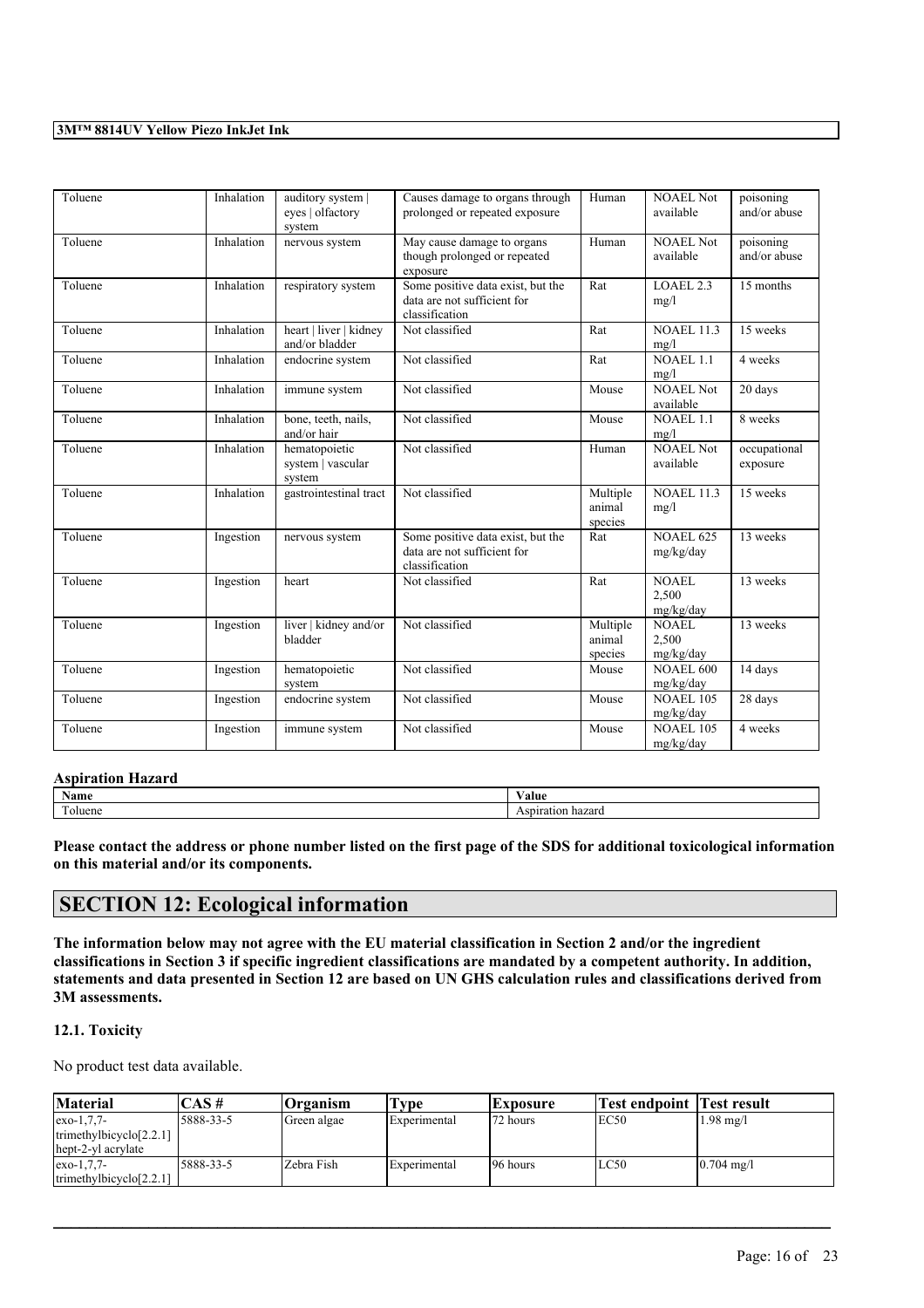| hept-2-yl acrylate                                                                                                                                                   |                |                |                                                             |                       |                             |                     |
|----------------------------------------------------------------------------------------------------------------------------------------------------------------------|----------------|----------------|-------------------------------------------------------------|-----------------------|-----------------------------|---------------------|
| exo-1,7,7-<br>trimethylbicyclo[2.2.1]<br>hept-2-yl acrylate                                                                                                          | 5888-33-5      | Green Algae    | Experimental                                                | 72 hours              | NOEC                        | $0.405$ mg/l        |
| exo-1,7,7-<br>trimethylbicyclo[2.2.1]<br>hept-2-yl acrylate                                                                                                          | 5888-33-5      | Water flea     | Experimental                                                | 21 days               | <b>NOEC</b>                 | $0.092$ mg/l        |
| Isooctyl acrylate                                                                                                                                                    | 29590-42-9     | Green algae    | Estimated                                                   | 72 hours              | <b>EC50</b>                 | $0.535$ mg/l        |
| Isooctyl acrylate                                                                                                                                                    | 29590-42-9     | Fathead minnow | Experimental                                                | 96 hours              | LC50                        | $0.67$ mg/l         |
| Isooctyl acrylate                                                                                                                                                    | 29590-42-9     | Water flea     | Experimental                                                | $\overline{48}$ hours | <b>EC50</b>                 | $0.4$ mg/l          |
| Isooctyl acrylate                                                                                                                                                    | 29590-42-9     | Water flea     | Experimental                                                | 21 days               | <b>NOEC</b>                 | $0.065$ mg/l        |
| Tetrahydrofurfuryl<br>acrylate                                                                                                                                       | 2399-48-6      | Green algae    | Experimental                                                | 72 hours              | <b>EC50</b>                 | $3.92$ mg/l         |
| Tetrahydrofurfuryl<br>acrylate                                                                                                                                       | 2399-48-6      | Water flea     | Experimental                                                | 48 hours              | EC50                        | 37.7 mg/l           |
| Tetrahydrofurfuryl<br>acrylate                                                                                                                                       | 2399-48-6      | Zebra Fish     | Experimental                                                | 96 hours              | LC50                        | $7.32 \text{ mg/l}$ |
| Tetrahydrofurfuryl<br>acrylate                                                                                                                                       | 2399-48-6      | Green algae    | Experimental                                                | 72 hours              | Effect<br>Concentration 10% | 2.48 mg/l           |
| 2-Propenoic acid, 1,6-<br>hexanediyl ester,<br>polymer with 2-<br>aminoethanol                                                                                       | 67906-98-3     |                | Data not available<br>or insufficient for<br>classification |                       |                             |                     |
| 2-Propenoic acid, 2-<br>hydroxyethyl ester,<br>polymer with 5-<br>isocyanato-1-<br>(isocyanatomethyl)-<br>$1,3,3-$<br>trimethylcyclohexane,<br>2-oxepanone and 2,2'- | 72162-39-1     |                | Data not available<br>or insufficient for<br>classification |                       |                             |                     |
| oxybis[ethanol]<br>Hexamethylene<br>diacrylate                                                                                                                       | 13048-33-4     | Golden Orfe    | Experimental                                                | 96 hours              | LC50                        | $4.6$ mg/l          |
| Hexamethylene<br>diacrylate                                                                                                                                          | 13048-33-4     | Green algae    | Experimental                                                | 72 hours              | <b>EC50</b>                 | $1.5$ mg/l          |
| Hexamethylene<br>diacrylate                                                                                                                                          | 13048-33-4     | Water flea     | Experimental                                                | 48 hours              | <b>EC50</b>                 | $2.6$ mg/l          |
| Hexamethylene<br>diacrylate                                                                                                                                          | 13048-33-4     | Green algae    | Experimental                                                | 72 hours              | Effect<br>Concentration 10% | $0.585$ mg/l        |
| Diphenyl $(2,4,6$ -<br>trimethylbenzoyl)phosp<br>hine oxide                                                                                                          | 75980-60-8     | Water flea     | Experimental                                                | 48 hours              | EC50                        | $3.53$ mg/l         |
| Diphenyl $(2,4,6-$<br>trimethylbenzoyl)phosp<br>hine oxide                                                                                                           | 75980-60-8     | Zebra Fish     | Experimental                                                | 96 hours              | LC50                        | mg/l                |
| Diphenyl $(2, 4, 6$ -<br>trimethylbenzoyl)phosp<br>hine oxide                                                                                                        | 75980-60-8     | Green algae    | Experimental                                                | 72 hours              | Effect<br>Concentration 10% | $1.56$ mg/l         |
| Benzophenone                                                                                                                                                         | $119-61-9$     | Fathead minnow | Experimental                                                | 96 hours              | LC50                        | $10.89$ mg/l        |
| Benzophenone                                                                                                                                                         | 119-61-9       | Green Algae    | Experimental                                                | 72 hours              | <b>EC50</b>                 | $3.5$ mg/l          |
| Benzophenone                                                                                                                                                         | 119-61-9       | Water flea     | Experimental                                                | 48 hours              | EC <sub>50</sub>            | $6.8$ mg/l          |
| Benzophenone                                                                                                                                                         | 119-61-9       | Fathead minnow | Experimental                                                | 7 days                | <b>NOEC</b>                 | $2.1$ mg/l          |
| Benzophenone                                                                                                                                                         | $119-61-9$     | Green Algae    | Experimental                                                | 72 hours              | <b>NOEC</b>                 | $1$ mg/ $1$         |
| Benzophenone                                                                                                                                                         | 119-61-9       | Water flea     | Experimental                                                | 21 days               | <b>NOEC</b>                 | $0.2$ mg/l          |
| Melamine                                                                                                                                                             | $108 - 78 - 1$ | Green Algae    | Experimental                                                | 96 hours              | EC <sub>50</sub>            | $325$ mg/l          |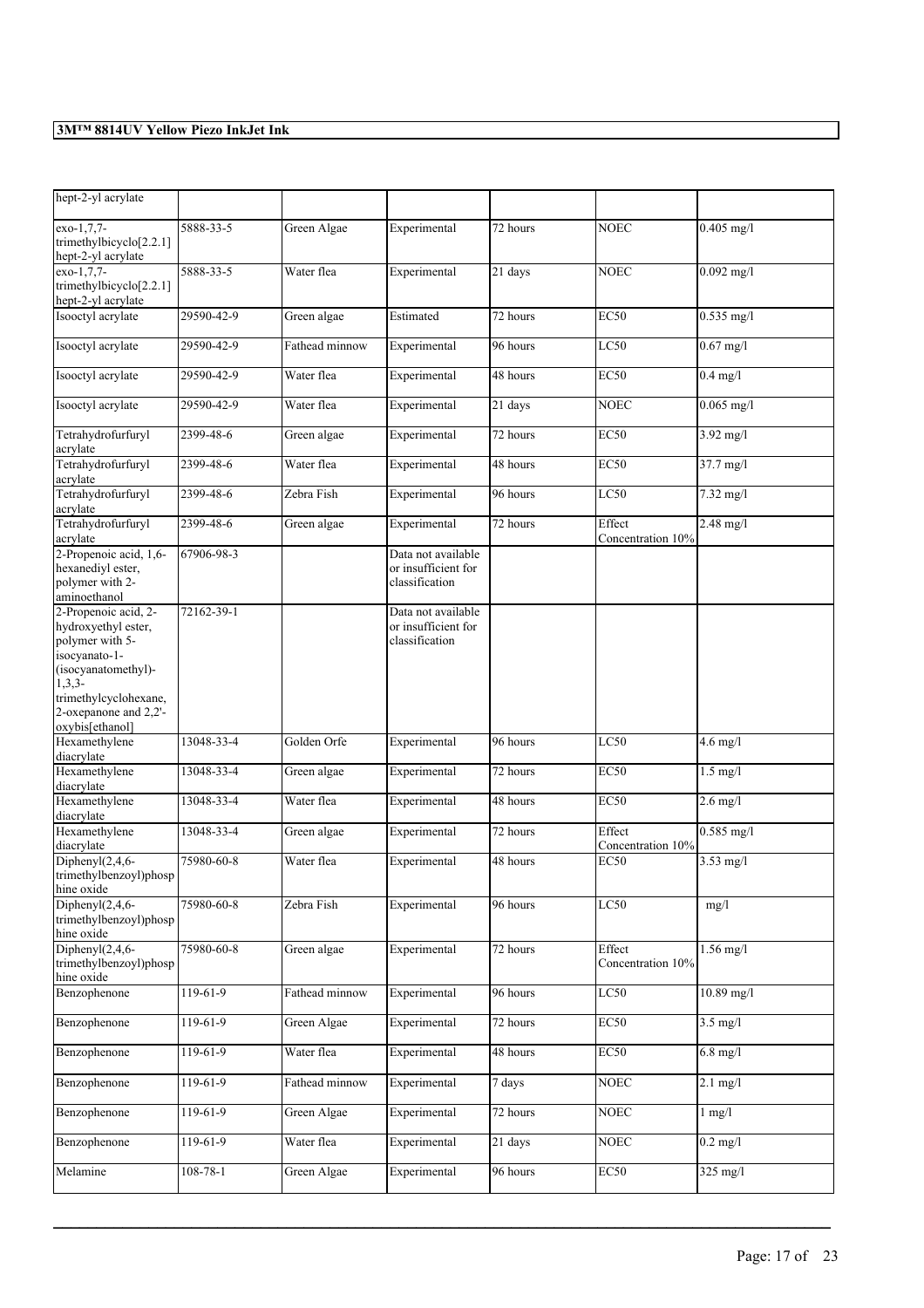| Melamine                                                                  | 108-78-1       | Guppy                | Experimental | 96 hours | LC50                        | $>3,000$ mg/l       |
|---------------------------------------------------------------------------|----------------|----------------------|--------------|----------|-----------------------------|---------------------|
| Melamine                                                                  | $108 - 78 - 1$ | Water flea           | Experimental | 48 hours | EC50                        | 48 mg/l             |
| Melamine                                                                  | $108 - 78 - 1$ | Fathead minnow       | Experimental | 36 days  | <b>NOEC</b>                 | $>=5.1$ mg/l        |
| Melamine                                                                  | $108 - 78 - 1$ | Green Algae          | Experimental | 96 hours | <b>NOEC</b>                 | 98 mg/l             |
| Melamine                                                                  | $108 - 78 - 1$ | Water flea           | Experimental | 21 days  | <b>NOEC</b>                 | $>=11$ mg/l         |
| Nickel, 5,5'-azobis-<br>2,4,6(1H,3H,5H)-<br>pyrimidinetrione<br>complexes | 68511-62-6     | Common Carp          | Experimental | 96 hours | LC50                        | $3.4$ mg/l          |
| Nickel, 5,5'-azobis-<br>2,4,6(1H,3H,5H)-<br>pyrimidinetrione<br>complexes | 68511-62-6     | Green algae          | Experimental | 96 hours | <b>EC50</b>                 | $0.017$ mg/l        |
| Nickel, 5,5'-azobis-<br>2,4,6(1H,3H,5H)-<br>pyrimidinetrione<br>complexes | 68511-62-6     | Water flea           | Experimental | 48 hours | <b>EC50</b>                 | $0.034$ mg/l        |
| Nickel, 5,5'-azobis-<br>2,4,6(1H,3H,5H)-<br>pyrimidinetrione<br>complexes | 68511-62-6     | Water flea           | Experimental | 21 days  | <b>EC50</b>                 | $0.25$ mg/l         |
| Acrylic acid                                                              | 79-10-7        | Green algae          | Experimental | 72 hours | EC50                        | $0.13$ mg/l         |
| Acrylic acid                                                              | $79-10-7$      | Rainbow trout        | Experimental | 96 hours | LC50                        | $27$ mg/l           |
| Acrylic acid                                                              | $79-10-7$      | Water flea           | Experimental | 48 hours | <b>EC50</b>                 | $47$ mg/l           |
| Acrylic acid                                                              | 79-10-7        | Green algae          | Experimental | 72 hours | Effect<br>Concentration 10% | $0.03$ mg/l         |
| Acrylic acid                                                              | 79-10-7        | Water flea           | Experimental | 21 days  | <b>NOEC</b>                 | $3.8$ mg/l          |
| Camphene                                                                  | 79-92-5        | Green Algae          | Experimental | 72 hours | <b>EC50</b>                 | $1.75$ mg/l         |
| Camphene                                                                  | 79-92-5        | Sheepshead<br>Minnow | Experimental | 96 hours | LC50                        | $1.9$ mg/l          |
| Camphene                                                                  | 79-92-5        | Water flea           | Experimental | 48 hours | <b>EC50</b>                 | $0.72$ mg/l         |
| Camphene                                                                  | 79-92-5        | Zebra Fish           | Experimental | 96 hours | LC50                        | $0.72$ mg/l         |
| Camphene                                                                  | 79-92-5        | Green Algae          | Experimental | 72 hours | <b>NOEC</b>                 | $0.07$ mg/l         |
| Tetrahydrofurfuryl<br>alcohol                                             | 97-99-4        | Green Algae          | Experimental | 72 hours | <b>EC50</b>                 | $>100$ mg/l         |
| Tetrahydrofurfuryl<br>alcohol                                             | 97-99-4        | Ricefish             | Experimental | 96 hours | LC50                        | $>100$ mg/l         |
| Tetrahydrofurfuryl<br>alcohol                                             | 97-99-4        | Water flea           | Experimental | 48 hours | EC50                        | $>100$ mg/l         |
| Tetrahydrofurfuryl<br>alcohol                                             | $97-99-4$      | Green Algae          | Experimental | 72 hours | <b>NOEC</b>                 | $>100$ mg/l         |
| Tetrahydrofurfuryl<br>alcohol                                             | 97-99-4        | Water flea           | Experimental | 21 days  | <b>NOEC</b>                 | $>100$ mg/l         |
| Toluene                                                                   | $108 - 88 - 3$ | Coho Salmon          | Experimental | 96 hours | LC50                        | $5.5$ mg/l          |
| Toluene                                                                   | 108-88-3       | Fish other           | Experimental | 96 hours | LC50                        | $6.41$ mg/l         |
| Toluene                                                                   | 108-88-3       | Green Algae          | Experimental | 72 hours | <b>EC50</b>                 | $12.5 \text{ mg/l}$ |
| Toluene                                                                   | 108-88-3       | Water flea           | Experimental | 48 hours | EC50                        | $3.78 \text{ mg}/1$ |
| Toluene                                                                   | 108-88-3       | Coho salmon          | Experimental | 40 days  | <b>NOEC</b>                 | $3.2 \text{ mg/l}$  |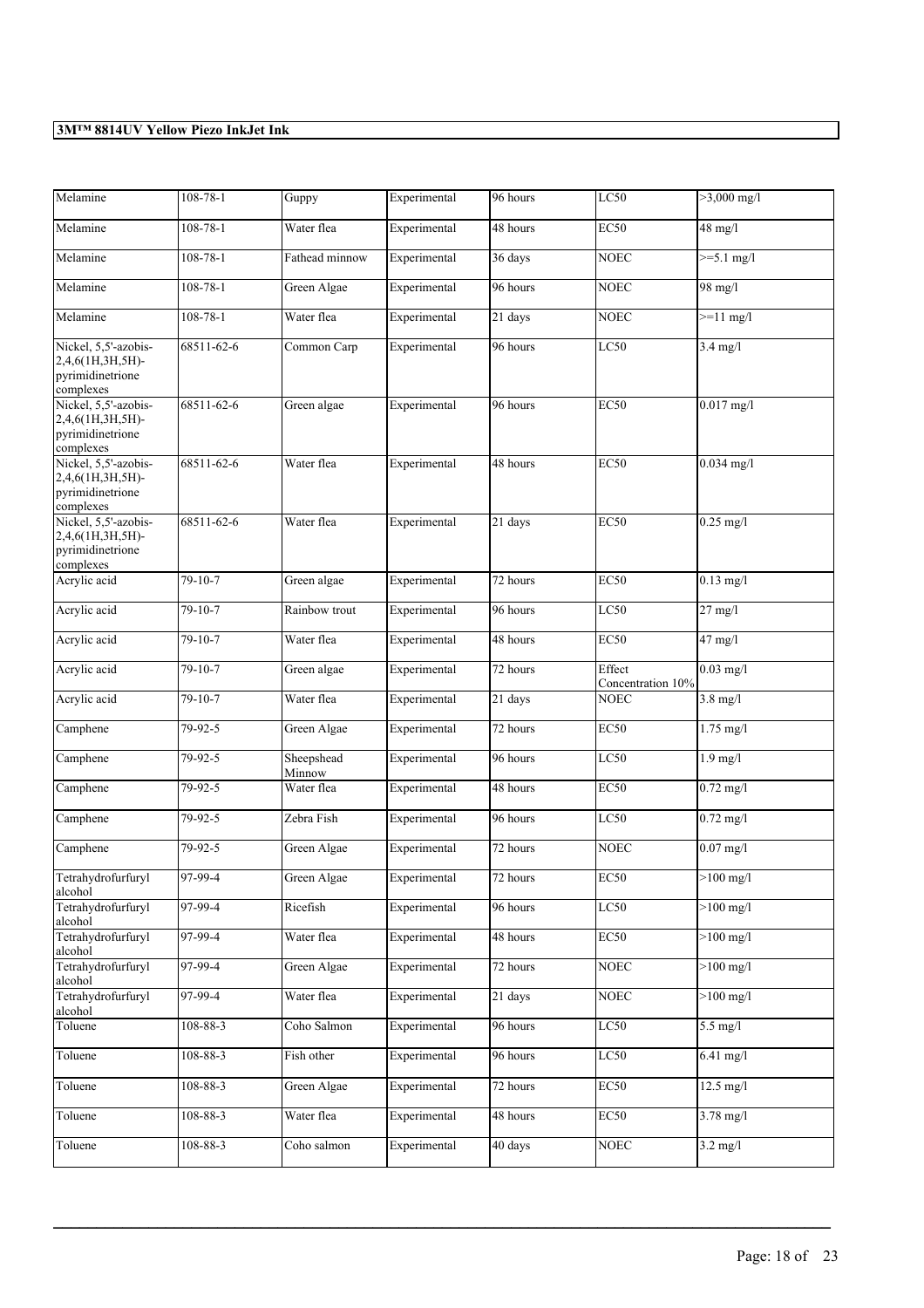| <b>CONTINUES</b><br>Toluene | 108-88- | Water<br>tlea | erimenta. | days | <sup>I</sup> Nt<br>__ | 10.<br>mg/<br>- |
|-----------------------------|---------|---------------|-----------|------|-----------------------|-----------------|
|-----------------------------|---------|---------------|-----------|------|-----------------------|-----------------|

# **12.2. Persistence and degradability**

| <b>Material</b>                                                                                                                                                                  | <b>CAS Nbr</b> | <b>Test type</b>                  | <b>Duration</b>   | <b>Study Type</b>                | <b>Test result</b>                 | Protocol                               |
|----------------------------------------------------------------------------------------------------------------------------------------------------------------------------------|----------------|-----------------------------------|-------------------|----------------------------------|------------------------------------|----------------------------------------|
| $exo-1,7,7-$<br>trimethylbicyclo[2.2.1]hept-<br>2-yl acrylate                                                                                                                    | 5888-33-5      | Experimental<br>Biodegradation    | 28 days           | CO <sub>2</sub> evolution        | 57 % weight                        | OECD 310 CO2 Headspace                 |
| Isooctyl acrylate                                                                                                                                                                | 29590-42-9     | Estimated<br>Photolysis           |                   | Photolytic half-life<br>(in air) | 1.45-1.78 days<br>(t 1/2)          | Other methods                          |
| Isooctyl acrylate                                                                                                                                                                | 29590-42-9     | Experimental<br>Biodegradation    | 28 days           | <b>BOD</b>                       | 93 % weight                        | OECD 301D - Closed bottle<br>test      |
| Tetrahydrofurfuryl acrylate                                                                                                                                                      | 2399-48-6      | Experimental<br>Bioconcentration  |                   | Log Kow                          | 0.81                               | Other methods                          |
| Tetrahydrofurfuryl acrylate                                                                                                                                                      | 2399-48-6      | Experimental<br>Biodegradation    | 28 days           | <b>BOD</b>                       | 77.7%<br><b>BOD/ThBOD</b>          | OECD 301F - Manometric<br>respirometry |
| 2-Propenoic acid, 1,6-<br>hexanediyl ester, polymer<br>with 2-aminoethanol                                                                                                       | 67906-98-3     | Data not availbl-<br>insufficient |                   |                                  | N/A                                |                                        |
| 2-Propenoic acid, 2-<br>hydroxyethyl ester, polymer<br>with 5-isocyanato-1-<br>$(isocyanatomethyl)-1,3,3-$<br>trimethylcyclohexane, 2-<br>oxepanone and 2,2'-<br>oxybis[ethanol] | 72162-39-1     | Data not availbl-<br>insufficient |                   |                                  | N/A                                |                                        |
| Hexamethylene diacrylate                                                                                                                                                         | 13048-33-4     | Experimental<br>Biodegradation    | 28 days           | CO2 evolution                    | 60-70 %<br>weight                  | OECD 310 CO2 Headspace                 |
| Diphenyl $(2, 4, 6$ -<br>trimethylbenzoyl)phosphine<br>oxide                                                                                                                     | 75980-60-8     | Experimental<br>Biodegradation    | 28 days           | <b>BOD</b>                       | $\leq 10 \%$<br><b>BOD/ThBOD</b>   | OECD 301F - Manometric<br>respirometry |
| Benzophenone                                                                                                                                                                     | 119-61-9       | Experimental<br>Biodegradation    | 28 days           | <b>BOD</b>                       | 66-84 %<br>weight                  | OECD 301F - Manometric<br>respirometry |
| Melamine                                                                                                                                                                         | $108 - 78 - 1$ | Experimental<br>Biodegradation    | 14 days           | <b>BOD</b>                       | $0\%$<br><b>BOD/ThBOD</b>          | OECD 301C - MITI test (I)              |
| Nickel, 5,5'-azobis-<br>2,4,6(1H,3H,5H)-<br>pyrimidinetrione complexes                                                                                                           | 68511-62-6     | Estimated<br>Biodegradation       | $28 \text{ days}$ | <b>BOD</b>                       | 29 % weight                        | OECD 301C - MITI test (I)              |
| Acrylic acid                                                                                                                                                                     | $79 - 10 - 7$  | Experimental<br>Biodegradation    | 28 days           | <b>BOD</b>                       | 81 % weight                        | OECD 301D - Closed bottle<br>test      |
| Camphene                                                                                                                                                                         | 79-92-5        | Experimental<br>Photolysis        |                   | Photolytic half-life<br>(in air) | $7.2$ hours (t)<br>1/2)            | Other methods                          |
| Camphene                                                                                                                                                                         | 79-92-5        | Experimental<br>Biodegradation    | 28 days           | <b>BOD</b>                       | $2\frac{9}{6}$<br><b>BOD/ThBOD</b> | OECD 301C - MITI test (I)              |
| Tetrahydrofurfuryl alcohol                                                                                                                                                       | 97-99-4        | Experimental<br>Biodegradation    | 28 days           | <b>BOD</b>                       | 92 % weight                        | OECD 301C - MITI test (I)              |
| Toluene                                                                                                                                                                          | 108-88-3       | Experimental<br>Photolysis        |                   | Photolytic half-life<br>(in air) | 5.2 days (t $1/2$ )                | Other methods                          |
| Toluene                                                                                                                                                                          | 108-88-3       | Experimental<br>Biodegradation    | $20$ days         | BOD                              | 80 % weight                        |                                        |

## **12.3 : Bioaccumulative potential**

| Material                                         | Cas No.    | <b>Test type</b>       | Duration | <b>Study Type</b> | <b>Test result</b> | <b>Protocol</b>       |
|--------------------------------------------------|------------|------------------------|----------|-------------------|--------------------|-----------------------|
| $exo-1,7,7-$                                     | 5888-33-5  | <b>Estimated BCF -</b> | 56 hours | Bioaccumulation   | 137                | <b>OECD 305E -</b>    |
| trimethylbicyclo <sup>[2.2.1]</sup> hept $\vert$ |            | Other                  |          | <b>factor</b>     |                    | Bioaccumulation flow- |
| -2-yl acrylate                                   |            |                        |          |                   |                    | through fish test     |
| Isooctyl acrylate                                | 29590-42-9 | Estimated              |          | Bioaccumulation   | 120-940            | Other methods         |
|                                                  |            | Bioconcentration       |          | <b>factor</b>     |                    |                       |
| 2-Propenoic acid, 1,6-                           | 67906-98-3 | Data not available     | N/A      | N/A               | IN/A               | N/A                   |
| hexanediyl ester, polymer                        |            | or insufficient for    |          |                   |                    |                       |
| with 2-aminoethanol                              |            | classification         |          |                   |                    |                       |
| 2-Propenoic acid, 2-                             | 72162-39-1 | Data not available     | N/A      | N/A               | IN/A               | N/A                   |
| hydroxyethyl ester,                              |            | or insufficient for    |          |                   |                    |                       |
| polymer with 5-isocyanato-                       |            | classification         |          |                   |                    |                       |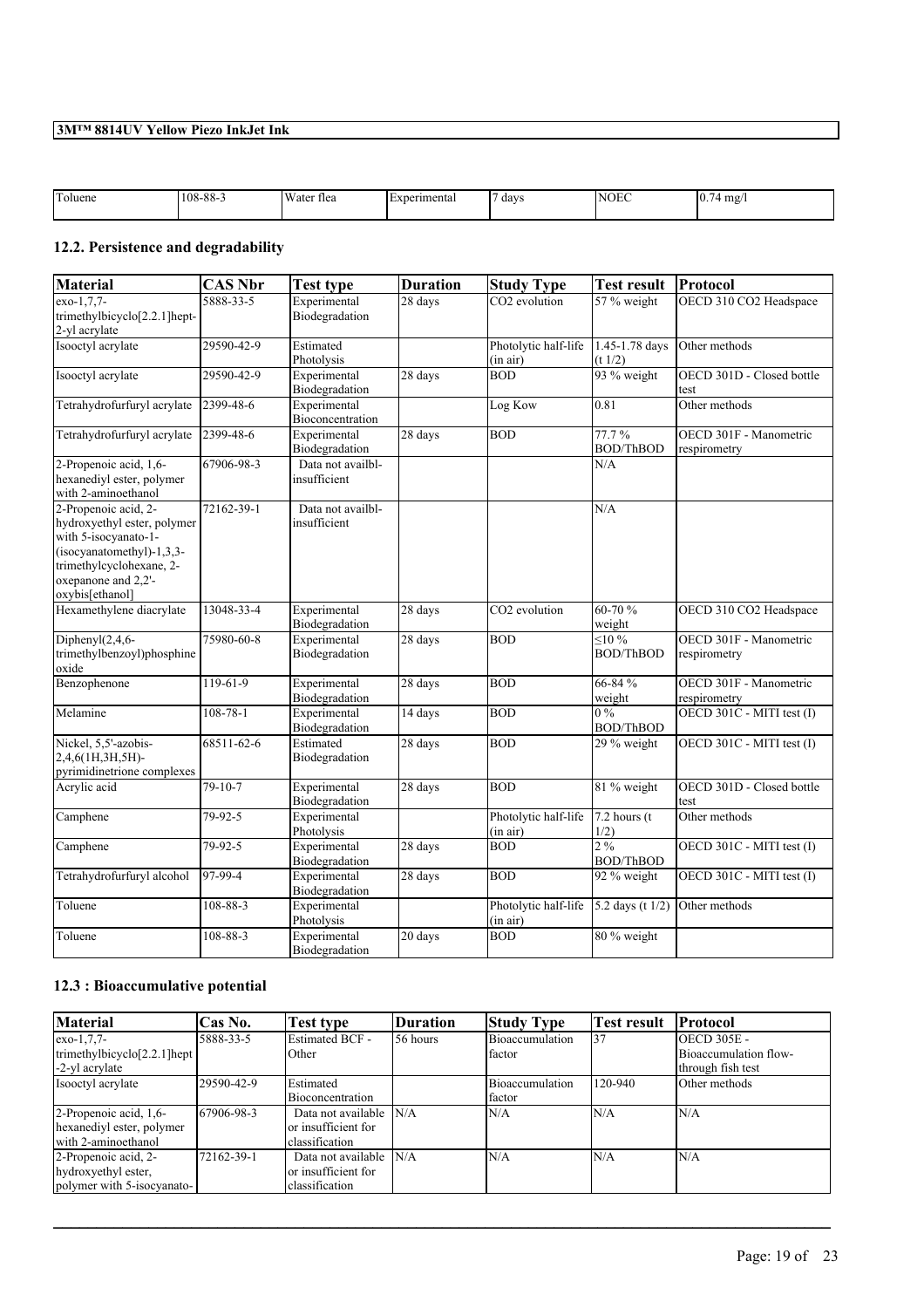| 1-(isocyanatomethyl)-<br>$1,3,3-$<br>trimethylcyclohexane, 2-<br>oxepanone and 2,2'-<br>oxybis[ethanol]<br>Hexamethylene diacrylate | 13048-33-4     | Experimental<br>Bioconcentration                            |         | Log Kow                          | 2.81      | Other methods                                                    |
|-------------------------------------------------------------------------------------------------------------------------------------|----------------|-------------------------------------------------------------|---------|----------------------------------|-----------|------------------------------------------------------------------|
| Diphenyl $(2,4,6$ -<br>trimethylbenzoyl)phosphin<br>e oxide                                                                         | 75980-60-8     | <b>Experimental BCF-</b><br>Carp                            | 56 days | Bioaccumulation<br>factor        | $\leq 40$ | Other methods                                                    |
| Benzophenone                                                                                                                        | 119-61-9       | Experimental BCF -<br>Other                                 | 56 days | Bioaccumulation<br>factor        | <12       | Other methods                                                    |
| Melamine                                                                                                                            | $108 - 78 - 1$ | Experimental BCF-<br>Carp                                   | 42 days | Bioaccumulation<br>factor        | <3.8      | <b>OECD 305E -</b><br>Bioaccumulation flow-<br>through fish test |
| Nickel, 5,5'-azobis-<br>$2,4,6$ (1H,3H,5H)-<br>pyrimidinetrione<br>complexes                                                        | 68511-62-6     | Data not available<br>or insufficient for<br>classification | N/A     | N/A                              | N/A       | N/A                                                              |
| Acrylic acid                                                                                                                        | $79-10-7$      | Experimental<br><b>Bioconcentration</b>                     |         | Log Kow                          | 0.46      | Other methods                                                    |
| Camphene                                                                                                                            | 79-92-5        | <b>Experimental BCF-</b><br>Carp                            | 56 days | <b>Bioaccumulation</b><br>factor | 606-1290  | OECD 305C-Bioaccum<br>degree fish                                |
| Tetrahydrofurfuryl alcohol                                                                                                          | $97-99-4$      | Experimental<br>Bioconcentration                            |         | Log Kow                          | $-0.11$   | Other methods                                                    |
| Toluene                                                                                                                             | 108-88-3       | Experimental<br><b>Bioconcentration</b>                     |         | Log Kow                          | 2.73      | Other methods                                                    |

## **12.4. Mobility in soil**

Please contact manufacturer for more details

## **12.5. Results of the PBT and vPvB assessment**

This material does not contain any substances that are assessed to be a PBT or vPvB

## **12.6. Other adverse effects**

No information available.

# **SECTION 13: Disposal considerations**

#### **13.1 Waste treatment methods**

Dispose of contents/ container in accordance with the local/regional/national/international regulations.

Dispose of waste product in a permitted industrial waste facility. As a disposal alternative, incinerate in a permitted waste incineration facility. Proper destruction may require the use of additional fuel during incineration processes. Empty drums/barrels/containers used for transporting and handling hazardous chemicals (chemical substances/mixtures/preparations classified as Hazardous as per applicable regulations) shall be considered, stored, treated & disposed of as hazardous wastes unless otherwise defined by applicable waste regulations. Consult with the respective regulating authorities to determine the available treatment and disposal facilities.

The coding of a waste stream is based on the application of the product by the consumer. Since this is out of the control of 3M, no waste code(s) for products after use will be provided. Please refer to the European Waste Code (EWC - 2000/532/EC and amendments) to assign the correct waste code to your waste stream. Ensure national and/or regional regulations are complied with and always use a licensed waste contractor.

 $\mathcal{L}_\mathcal{L} = \mathcal{L}_\mathcal{L} = \mathcal{L}_\mathcal{L} = \mathcal{L}_\mathcal{L} = \mathcal{L}_\mathcal{L} = \mathcal{L}_\mathcal{L} = \mathcal{L}_\mathcal{L} = \mathcal{L}_\mathcal{L} = \mathcal{L}_\mathcal{L} = \mathcal{L}_\mathcal{L} = \mathcal{L}_\mathcal{L} = \mathcal{L}_\mathcal{L} = \mathcal{L}_\mathcal{L} = \mathcal{L}_\mathcal{L} = \mathcal{L}_\mathcal{L} = \mathcal{L}_\mathcal{L} = \mathcal{L}_\mathcal{L}$ 

#### **EU waste code (product as sold)**

080312\* Waste ink containing dangerous substances

# **SECTION 14: Transportation information**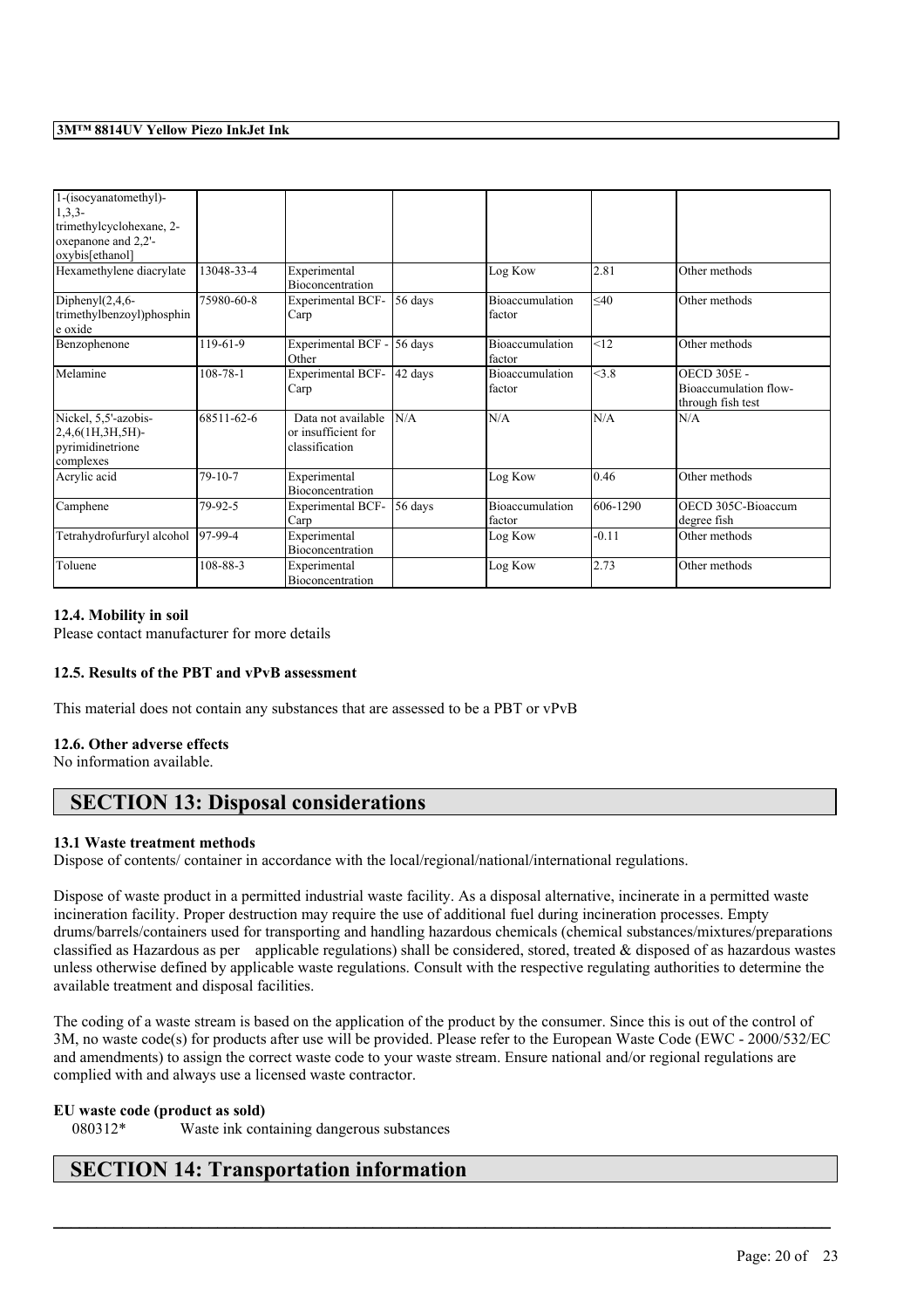#### 75-0301-5342-5, 75-0301-8168-1

**ADR/RID:** UN3082, NOT RESTRICTED AS PER SPECIAL PROVISION 375, ENVIRONMENTALLY HAZARDOUS SUBSTANCE EXEMPTION, III, --.

**IMDG-CODE:** UN3082, NOT RESTRICTED AS PER IMDG CODE 2.10.2.7, MARINE POLLUTANT EXCEPTION, III, IMDG-Code segregation code: NONE, EMS: --.

**ICAO/IATA:** UN3082, NOT RESTRICTED AS PER SPECIAL PROVISION A197, ENVIRONMENTALLY HAZARDOUS SUBSTANCE EXCEPTION, III.

## **SECTION 15: Regulatory information**

## **15.1. Safety, health and environmental regulations/legislation specific for the substance or mixture**

| Carcinogenicity                      |                |                                              |                             |
|--------------------------------------|----------------|----------------------------------------------|-----------------------------|
| Ingredient                           | <b>CAS Nbr</b> | <b>Classification</b>                        | <b>Regulation</b>           |
| Acrylic acid                         | $79 - 10 - 7$  | Gr. 3: Not classifiable                      | <b>International Agency</b> |
|                                      |                |                                              | for Research on Cancer      |
| Benzophenone                         | $119-61-9$     | Grp. 2B: Possible human International Agency |                             |
|                                      |                | carc.                                        | for Research on Cancer      |
| Melamine                             | $108 - 78 - 1$ | Grp. 2B: Possible human International Agency |                             |
|                                      |                | carc.                                        | for Research on Cancer      |
| Nickel, 5,5'-azobis-2,4,6(1H,3H,5H)- | 68511-62-6     | Carc. 2                                      | 3M classified               |
| pyrimidinetrione complexes           |                |                                              | according to                |
|                                      |                |                                              | Regulation (EC) No          |
|                                      |                |                                              | 1272/2008                   |
| Toluene                              | 108-88-3       | Gr. 3: Not classifiable                      | <b>International Agency</b> |
|                                      |                |                                              | for Research on Cancer      |
|                                      |                |                                              |                             |

## **Restrictions on the manufacture, placing on the market and use:**

The following substance(s) contained in this product is/are subject through Annex XVII of REACH regulation to restrictions on the manufacture, placing on the market and use when present in certain dangerous substances, mixtures and articles. Users of this product are required to comply with the restrictions placed upon it by the aforementioned provision.

| Ingredient                                                                                                                                                              | <b>CAS Nbr</b> |
|-------------------------------------------------------------------------------------------------------------------------------------------------------------------------|----------------|
| Toluene                                                                                                                                                                 | 108-88-3       |
| $\mathbf{D}$ , and also are also as $\mathbf{D}$ and $\mathbf{D}$ and $\mathbf{D}$ and $\mathbf{D}$ and $\mathbf{D}$ and $\mathbf{D}$ and $\mathbf{D}$ and $\mathbf{D}$ |                |

Restriction status: listed in REACH Annex XVII

Restricted uses: See Annex XVII to Regulation (EC) No 1907/2006 for Conditions of Restriction

## **15.2. Chemical Safety Assessment**

A chemical safety assessment has not been carried out for this mixture. Chemical safety assessments for the contained substances may have been carried out by the registrants of the substances in accordance with Regulation (EC) No 1907/2006, as amended.

 $\mathcal{L}_\mathcal{L} = \mathcal{L}_\mathcal{L} = \mathcal{L}_\mathcal{L} = \mathcal{L}_\mathcal{L} = \mathcal{L}_\mathcal{L} = \mathcal{L}_\mathcal{L} = \mathcal{L}_\mathcal{L} = \mathcal{L}_\mathcal{L} = \mathcal{L}_\mathcal{L} = \mathcal{L}_\mathcal{L} = \mathcal{L}_\mathcal{L} = \mathcal{L}_\mathcal{L} = \mathcal{L}_\mathcal{L} = \mathcal{L}_\mathcal{L} = \mathcal{L}_\mathcal{L} = \mathcal{L}_\mathcal{L} = \mathcal{L}_\mathcal{L}$ 

# **SECTION 16: Other information**

## **List of relevant H statements**

| H <sub>225</sub><br>Highly flammable liquid and vapour.           |  |
|-------------------------------------------------------------------|--|
| Flammable liquid and vapour.<br>H <sub>226</sub>                  |  |
| H <sub>3</sub> 02<br>Harmful if swallowed.                        |  |
| H <sub>304</sub><br>May be fatal if swallowed and enters airways. |  |
| H312<br>Harmful in contact with skin.                             |  |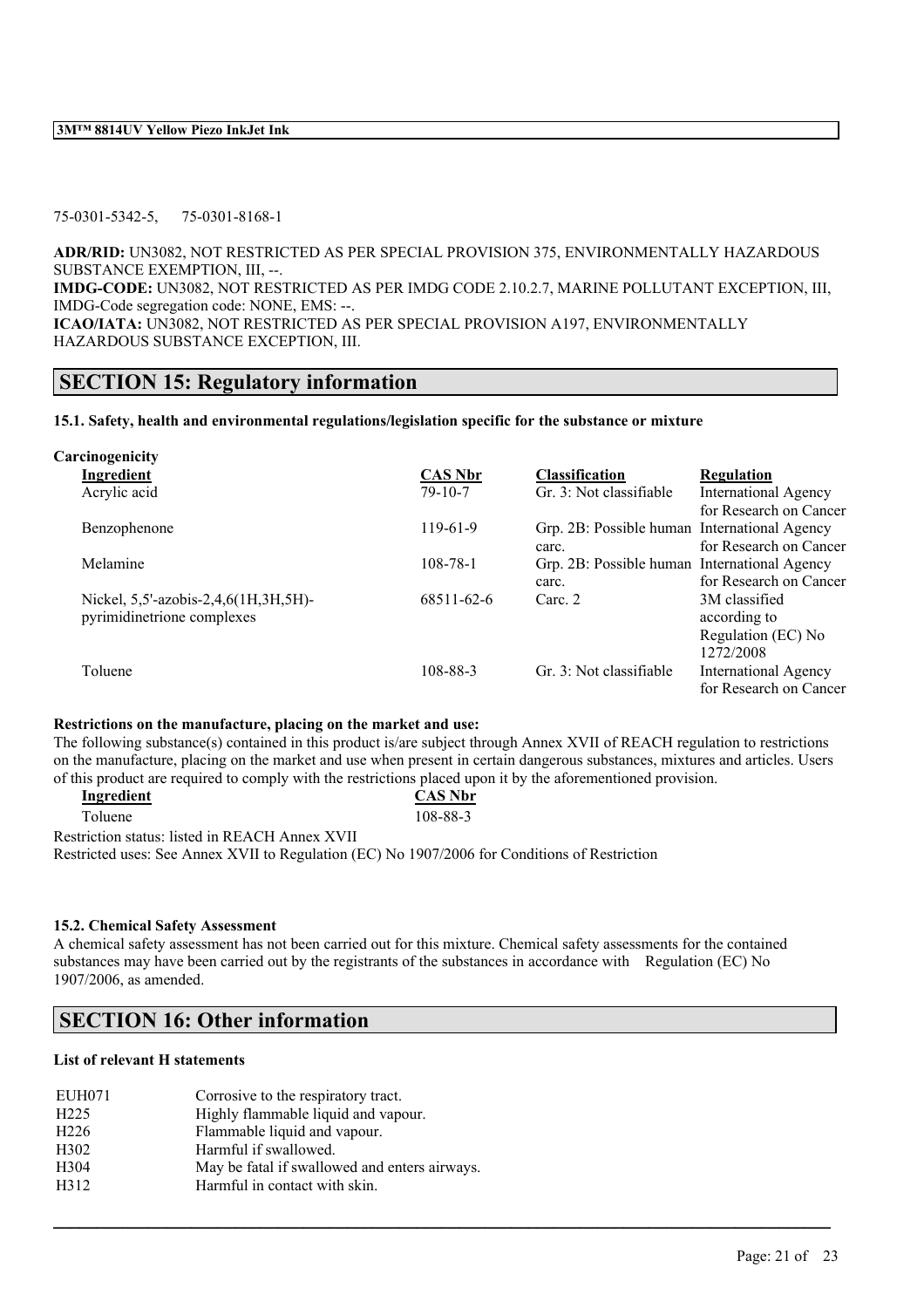| H314          | Causes severe skin burns and eye damage.                           |
|---------------|--------------------------------------------------------------------|
| H315          | Causes skin irritation.                                            |
| H317          | May cause an allergic skin reaction.                               |
| H318          | Causes serious eye damage.                                         |
| H319          | Causes serious eye irritation.                                     |
| H332          | Harmful if inhaled.                                                |
| H335          | May cause respiratory irritation.                                  |
| H336          | May cause drowsiness or dizziness.                                 |
| H351          | Suspected of causing cancer.                                       |
| H360Df        | May damage the unborn child. Suspected of damaging fertility.      |
| <b>H360F</b>  | May damage fertility.                                              |
| <b>H360FD</b> | May damage fertility. May damage the unborn child.                 |
| H361d         | Suspected of damaging the unborn child.                            |
| H373          | May cause damage to organs through prolonged or repeated exposure. |
| H400          | Very toxic to aquatic life.                                        |
| H410          | Very toxic to aquatic life with long lasting effects.              |
| H411          | Toxic to aquatic life with long lasting effects.                   |
| H412          | Harmful to aquatic life with long lasting effects.                 |

#### **Revision information:**

Label: CLP Classification information was modified.

Label: CLP Precautionary - Prevention information was modified.

Label: CLP Supplemental Hazard Statements information was added.

Section 3: Composition/ Information of ingredients table information was modified.

Section 4: First Aid - notes to physician (REACH/GHS) information was modified.

Section 7: Conditions safe storage information was modified.

Section 8: glove data value information was deleted.

Section 8: glove data value information was modified.

Section 8: Occupational exposure limit table information was modified.

Section 8: Personal Protection - Skin/hand information information was modified.

Section 8: Respiratory protection - recommended respirators information information was modified.

Section 8: Skin protection - protective clothing information information was modified.

Section 09: Color information was added.

Section 09: Odor information was added.

Sections 3 and 9: Odour, colour, grade information information was deleted.

Section 11: Acute Toxicity table information was modified.

Section 11: Germ Cell Mutagenicity Table information was modified.

Section 11: Health Effects - Inhalation information information was modified.

Section 11: Reproductive and/or Developmental Effects text information was deleted.

Section 11: Reproductive Toxicity Table information was modified.

Section 11: Target Organs - Repeated Table information was modified.

Section 12: Component ecotoxicity information information was modified.

Section 12: Persistence and Degradability information information was modified.

Section 13: Standard Phrase Category Waste GHS information was modified.

Section 15: Regulations - Inventories information was deleted.

Section 15: Restrictions on manufacture ingredients information information was added.

Two-column table displaying the unique list of H Codes and statements (std phrases) for all components of the given material. information was modified.

# **Annex**

| 1. Title                        |                                                                |
|---------------------------------|----------------------------------------------------------------|
| <b>Substance identification</b> | Isoletyl acrylate;<br>EC No. 249-707-8;<br>CAS Nbr 29590-42-9: |